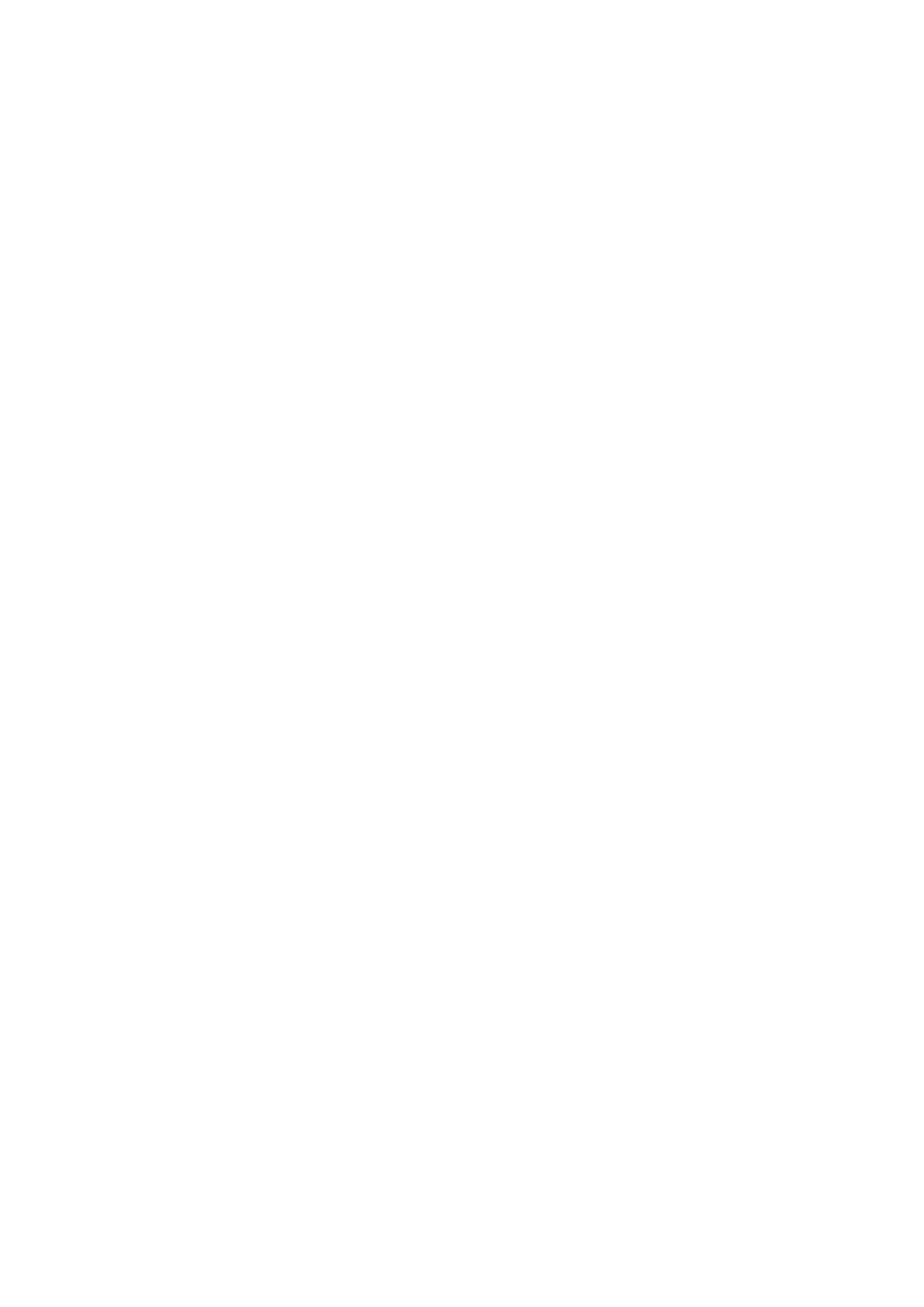28 October 2021

The Honourable Shannon Fentiman MP Attorney-General and Minister for Justice Minister for Women and Minister for the Prevention of Domestic and Family Violence 1 William Street BRISBANE QLD P 4000

Dear Attorney

Pursuant to s.130A (1) of the *District Court of Queensland Act 1967*, I enclose my report on the operation of the District Court of Queensland for the year ended 30 June 2021.

Yours sincerely

**Chief Judge BG Devereaux SC**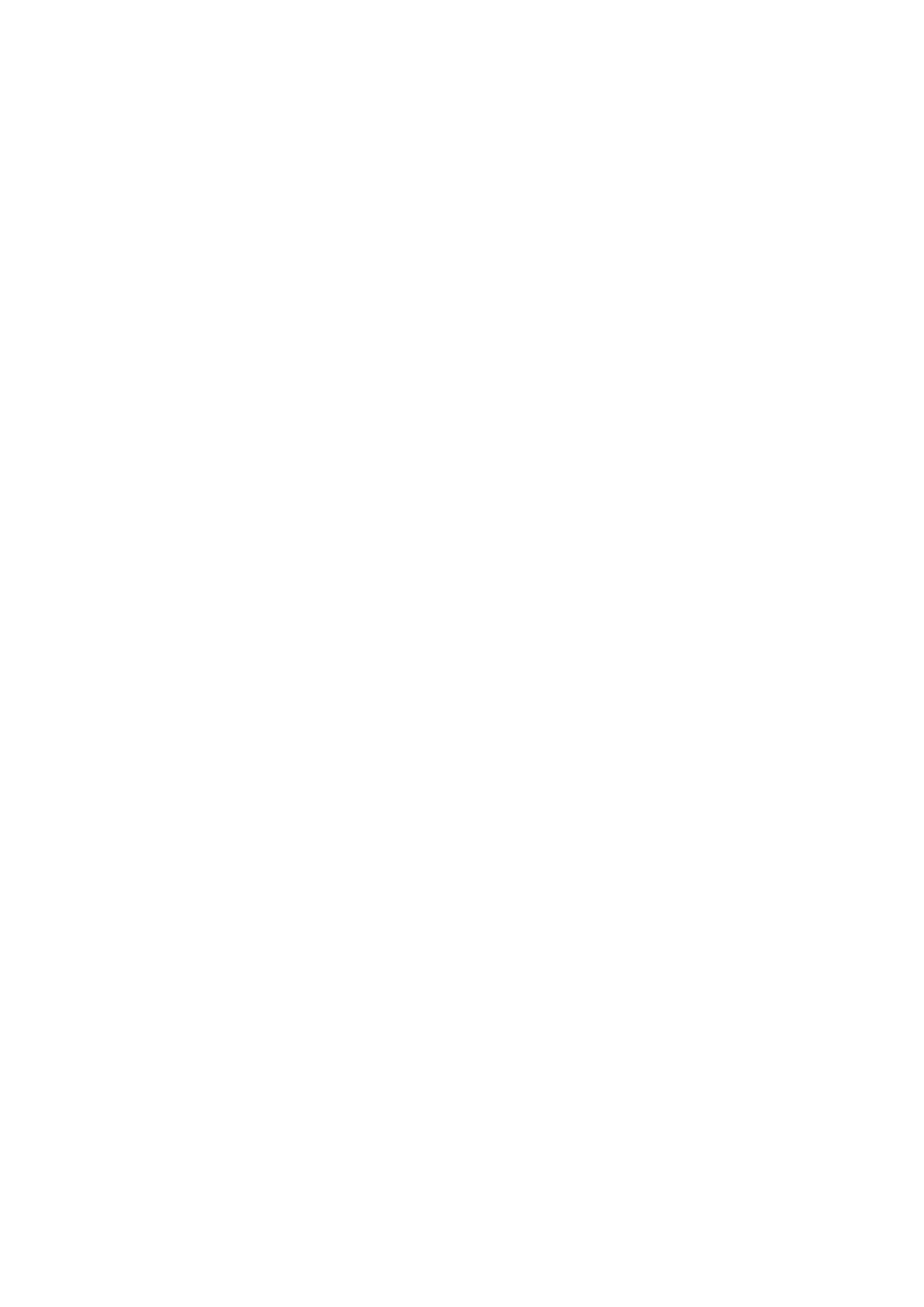### Table of Contents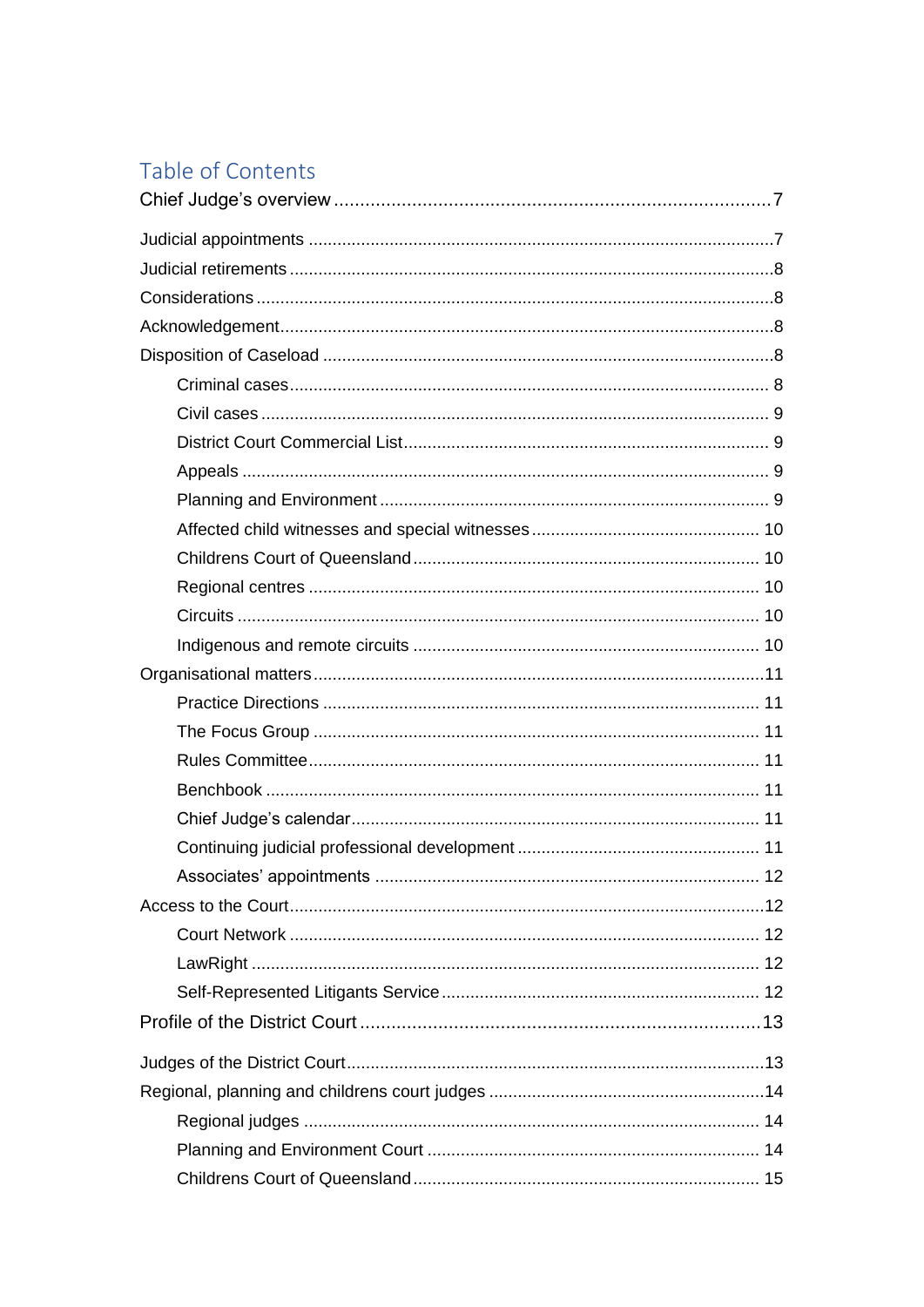| Office of the Executive Director, Supreme District and Land Courts Service 27 |  |
|-------------------------------------------------------------------------------|--|
|                                                                               |  |
|                                                                               |  |
|                                                                               |  |
|                                                                               |  |
|                                                                               |  |
|                                                                               |  |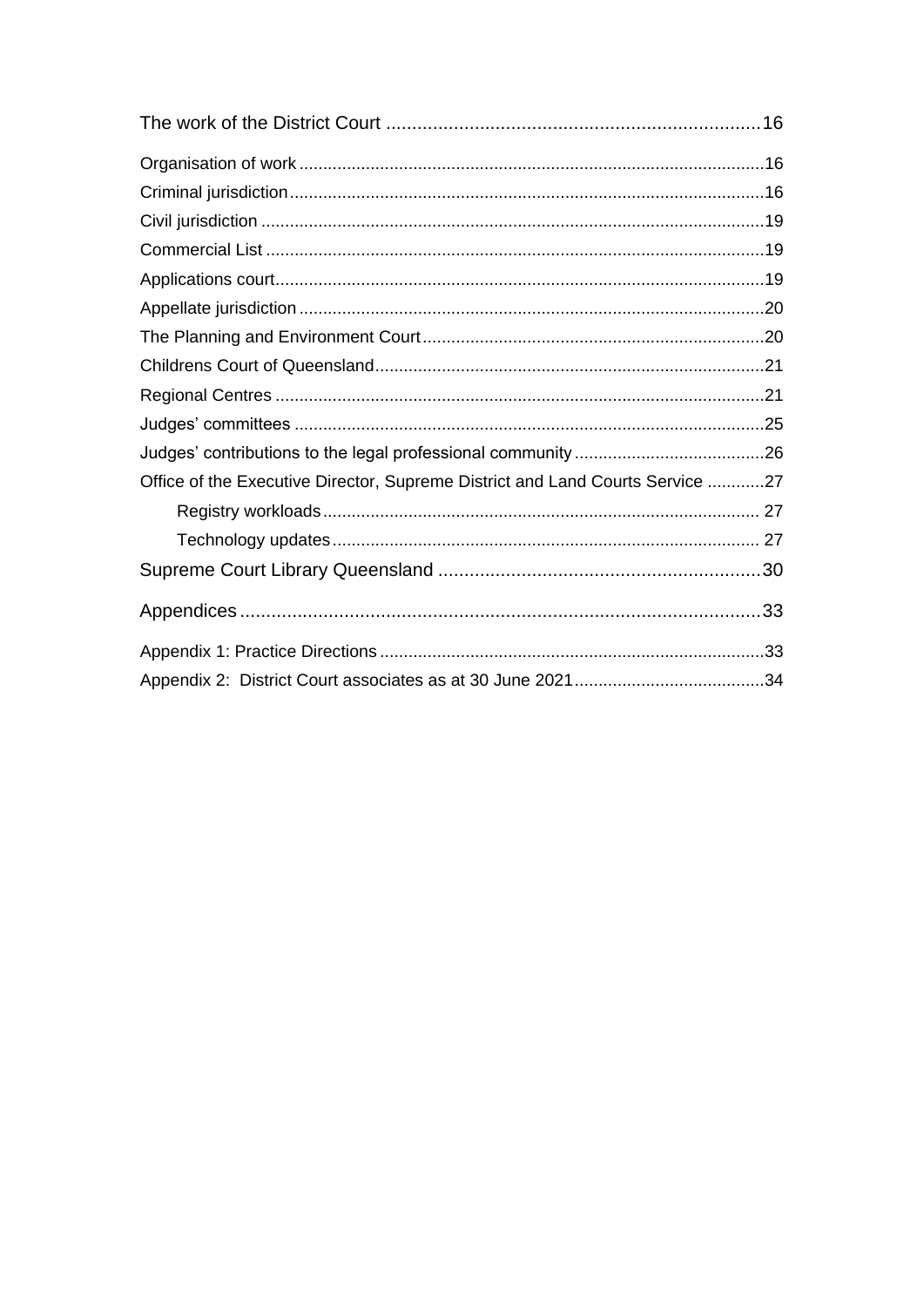### <span id="page-6-0"></span>**Chief Judge's overview**

This is the Court's 25<sup>th</sup> annual report, dealing with the organisation, operation and performance of the court in 2020/2021. This report incorporates the annual report of the Planning and Environment Court (the P&E Court).

As the principal court in Queensland for trials of persons charged with serious criminal offences, the workload of the court is significant. The judges also exercise civil and appellate jurisdictions and sit in the P&E Court and the Childrens Court of Queensland. It is one of the largest and busiest of the higher courts in Australia.

The Court's performance and workload during the 2020/2021 year are reflected in the statistics set out in this report. The Court's statistical information accords with the method of reporting adopted by the Commonwealth Productivity Commission's Annual *Report on Government Services*.

Throughout 2020/2021, the judges maintained all the usual services of the Court, often adapted to the changed circumstances brought about by the unpredictable consequences of the COVID-19 pandemic. In August 2020, Chief Judge Kerry O'Brien retired, having reached the statutory age, after almost 31 years as a judge and 6 as Chief Judge. Kerry O'Brien AM, as part of a co-ordinated response led by the Chief Justice and engaging with all aspects of the legal profession and the relevant organs of government, steered the Court through the early crucial stages of COVID-19. He left the Court in excellent shape. It has been my privilege to take up the leadership of the Court, with great assistance from the Judge Administrator, Judge Smith, and the support of all the judges.

The COVID-19 virus continued to challenge the operation of the Court during the 2020/2021 year. The co-ordinated response, referred to above, led by the Chief Justice, which ensured open communication among the courts, the profession and the relevant agencies, induced unprecedented co-operation.

To the credit of the judges of the Court, enthusiastically supported by the Executive Director of Courts, Julie Steel, and registry officers in every town where the Court sits, the business of the Court in all of it several jurisdictions continued during this difficult period. As recorded in last year's annual report, jury trials were interrupted, on 16 March 2020, when safety considerations prohibited the assembly of jury panels. However, with appropriate social distancing requirements, the Court commenced a staged process of resuming jury trials in the Brisbane District Court from 22 June 2020. Gradually, as distancing measures and safe jury arrangements were put in place, jury trials resumed at the great majority of regional and circuit centres by the end of calendar 2020. Southport and Mackay District Courts were the first, with jury trials resuming on 13 July 2020. By February 2021, the Court had resumed jury trials in all regional and circuit towns.

The Court experienced a significant increase in applications for judge alone trials. During the 2020/2021 reporting period, there were 25 judge-alone applications made. Of those 25 applications, 15 were granted. All 15 were before the District Court, with 8 judge-alone trials proceeding.

The Court continued to conduct hearings in the Planning and Environment Court, in the civil jurisdiction, in the appellate jurisdiction and in the Childrens Court of Queensland, employing available technologies for the remote appearance of legal representatives and litigants. In criminal matters, with the cooperation of Corrective Services Queensland, the appearance by video link of prisoners increased.

Chief Judge O'Brien reported last year that the COVID 19 crisis highlighted the inadequacies in the Court's IT systems and in particular, the lack of an electronic filing system such as exists in other Australian jurisdictions. This remains a matter of serious concern, although one must acknowledge that progress is being made in developing a comprehensive civil case management system for the Magistrates Court and the Queensland Civil and Administrative Tribunal, which will eventually reach the higher courts.

During the year under review, the Court adapted its procedures to maintain services and, pending the general resumption of jury trials, allocated time to matters that did not require a jury. The inevitable reversal of the reduction in criminal, civil and P&E lodgments experienced during the pandemic will bring an exceptional burden onto the Court – a court, as Chief Judge O'Brien described it in last year's annual report, in which judicial resources are already overstretched.

### <span id="page-6-1"></span>**Judicial appointments**

On 17 August 2020, I was appointed by the Attorney-General and sworn-in as Chief Judge of the District Court of Queensland by the Chief Justice of Queensland.

On 31 August 2020, Mr Rowan Jackson QC and Mr Jeffrey Clarke were appointed as Judges of the District Court of Queensland and sworn-in at the QEII Courts of Law, Brisbane.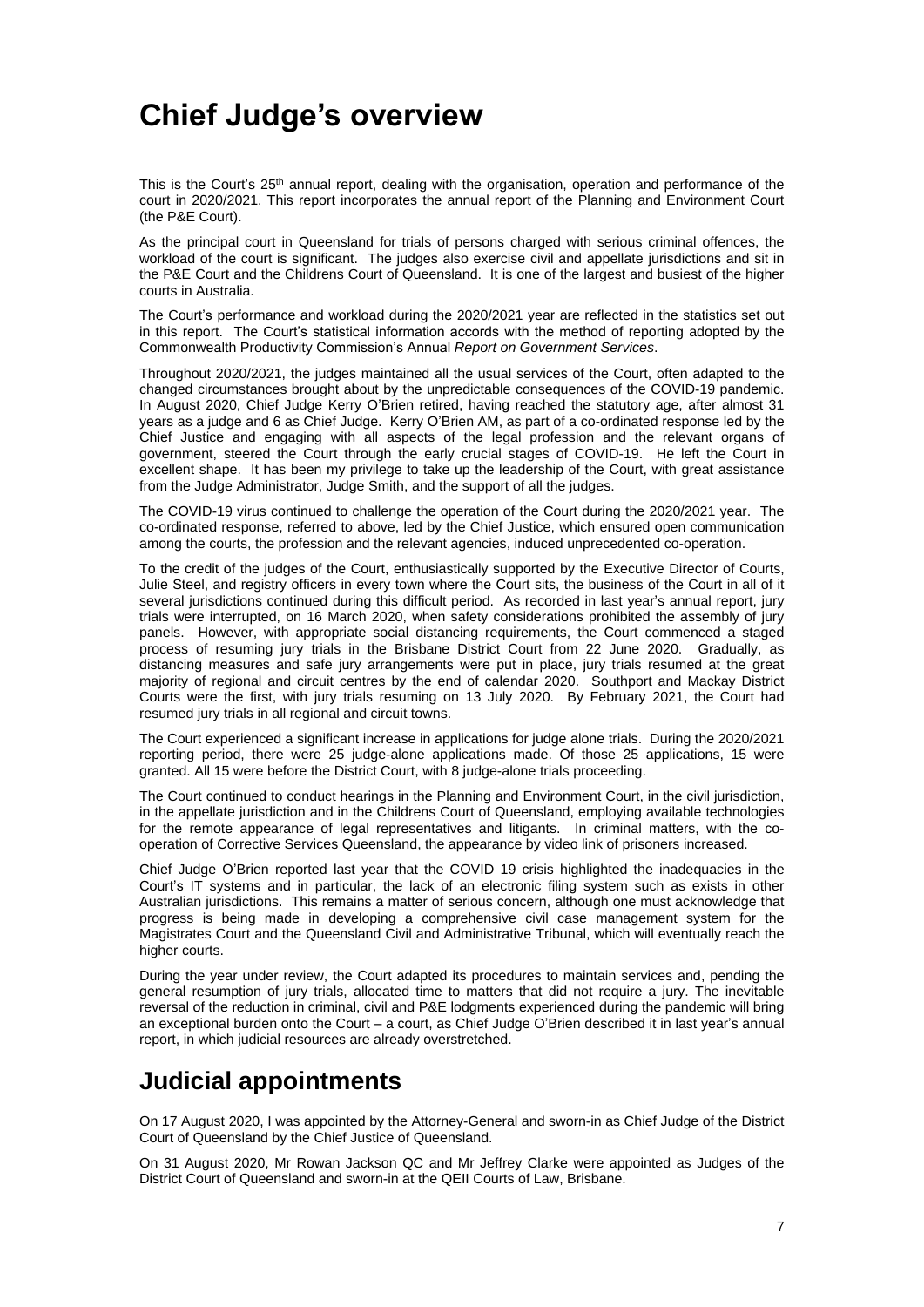On 7 September 2020, Ms Geraldine Dann was appointed a Judge of the District Court of Queensland and sworn-in at the QEII Courts of Law, Brisbane.

On 1 February, 2021 Mr Robert East QC was appointed an Acting Judge of the District Court of Queensland until 31 May, 2021.

### <span id="page-7-0"></span>**Judicial retirements**

Chief Judge Kerry O'Brien AM, who was appointed to the District Court of Queensland on 27 October, 1989, retired on 16 August, 2020.

Judge Gregory Koppenol, who was appointed to the District Court of Queensland on 21 September, 2007 retired on 16 August, 2020.

### <span id="page-7-1"></span>**Considerations**

The south-east corner is not the only growth area in the State but, nonetheless, it demands attention. There is no District Court between Brisbane and Maroochydore. And the inadequacy of the Beenleigh Courthouse is well documented. The Court is willing to serve the Queensland community where the infrastructure and judicial resources permit. Table 5 below, which shows the judge sitting weeks in regional centres, demonstrates this.

### <span id="page-7-2"></span>**Acknowledgement**

I record my thanks to the Judicial Administrator, Judge Smith, the Judges, the Executive Director, officers of the registry, the court's administrative staff, and the Director-General and his staff, for their dedication to the effective discharge of the Court's undertaking during the year under review.

At the time of writing, the Chief Justice, the Honourable Catherine Holmes AC, has announced her intention to retire in March 2022. I take this opportunity to join the many voices that will speak in praise of the Chief Justice – for her work in court, in writing and in leadership.

### <span id="page-7-3"></span>**Disposition of Caseload**

#### <span id="page-7-4"></span>**Criminal cases**

Over the reporting year, there were 6,290 lodgments, compared to 7,580 for the 2019/2020 year. At year's end the number of outstanding matters was 2,576 with 6,670 matters having been finalised. This represents a clearance rate of 106 percent.

Of the outstanding matters 21.6 percent were more than 12 months old (from date of indictment presentation) and 5.9 percent were more than 24 months old. Cases might be active for a long time where, for example, an order has been made for a retrial, or a bench warrant has issued for an absconding defendant. In some matters the parties are awaiting a determination in the Mental Health Court.

The statistics just referred to do not include pre-trial applications and the recording of evidence. These proceedings do not inform the data collated by the Commonwealth Productivity Commission's Annual Report on Government Services (RoGS). A pre-trial hearing might be short and uncomplicated – e.g. an unopposed application for a witness to give evidence by video link. Or it might be difficult and timeconsuming, in court and in judgment-writing – e.g. an application to sever an indictment charging numerous counts of offences alleged to have been committed against several complainants, or an application for the permanent stay of a prosecution on the ground that it is an abuse of process.

Legislative changes, such as the introduction of the protected counselling communications provisions of the *Evidence Act 1977* continue to contribute to the increased length and complexity of pre-trial hearings. The Court issued Practice Direction No 5 of 2021 to regulate the procedure but the legal and factual issues remain challenging.

In another important change during the year under review, by the insertion of a new Division 4C in Part 2 of the *Evidence Act* 1977, the parliament created the role of intermediary. The function of an intermediary is to communicate or explain to a witness questions put, to the extent necessary to enable the witness to understand the questions and to communicate or explain to the questioner the answers given by the witness, to the extent necessary to enable the questioner to understand the answers. The court may appoint an intermediary for a witness in a criminal proceeding for a child sexual offence, who is under 16 years or has an impairment of the mind or is of a class prescribed by regulation. From a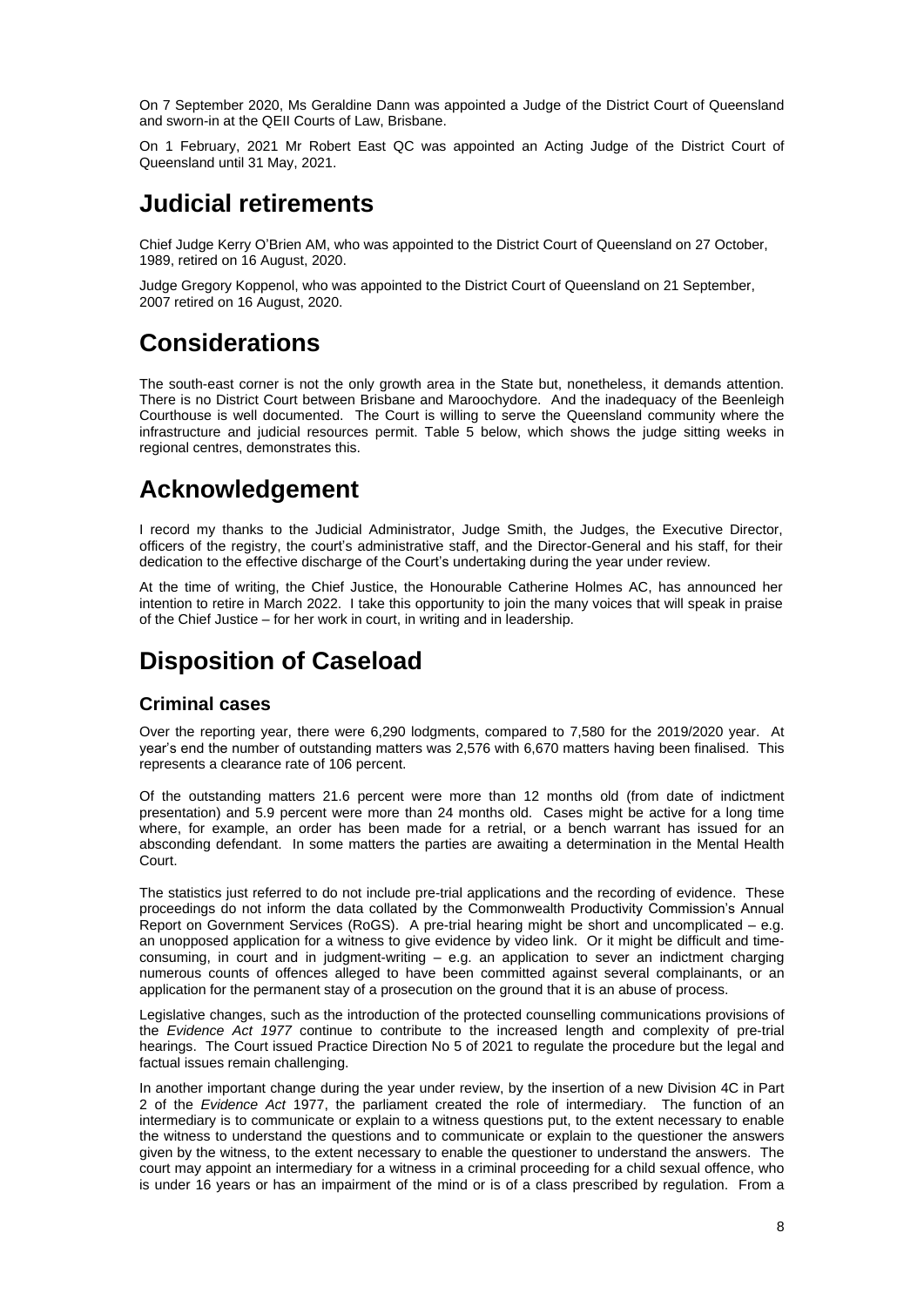reporting point of view, the intermediary scheme adds to the list of pre-trial hearings which occupy judges' time but are not counted in the statistics referred to.

#### <span id="page-8-0"></span>**Civil cases**

On the civil side there were 3,486 lodgments, compared to 4,247 in 2019/2020. There were 4,139 matters finalised, precisely, as it happens, the same number as in 2019/2020. This represents a clearance rate of 118.7 percent. There were, at the end of the reporting year, 3,763 active matters, of which 27.4 percent were more than 12 months old and 5.9 percent were more than 24 months old.

#### <span id="page-8-1"></span>**District Court Commercial List**

A Commercial List was established in October 2010. The purpose of the Commercial List is to promote the prompt resolution of commercial disputes by judges with experience in commercial litigation. During the year the Commercial List judges were Judge Jones, Judge Muir, Judge Kefford, Judge Porter QC and Judge Barlow QC. Their Honours are all based in Brisbane.

In December 2020, at the instigation of the commercial list judges, the Court issued a new Practice Direction introducing changes to the conduct of commercial matters. First, it is easier and quicker for a party to apply to have a claim placed on the commercial list. Second, in accordance with the District Court's regional perspective, a party in Townsville or Toowoomba may apply to have a matter placed on the commercial list and conducted from the registries in those cities. The Practice Direction provides for the application to place a matter on the Commercial List, and for directions and any interlocutory steps in regional proceedings, to be heard by a commercial list judge by video link. If the proceeding goes to trial, the judge will travel to the regional city to hear it. The extension of Commercial List services to Townsville and Toowoomba was seen to be viable because of experiences during COVID-19, where the use of audio-visual facilities was explored and generally shown to be effective. It is designed to support commercial litigation in Townsville and Toowoomba as places which should be important regional commercial litigation centres. The commercial list judges conducted seminars for the regional professions and registries to explain the new procedures.

#### <span id="page-8-2"></span>**Appeals**

In 2020/2021, 104 civil appeals and 323 criminal appeals (compared to 88 and 296 in 2019/2020) were lodged in the Court. There were 128 civil and 343 criminal appeals finalised, representing clearance rates 123.1 percent and 106.2 percent respectively.

The extraordinary clearance rate of appeals resulted from three causes: (1) an audit of old files, which revealed a number of inactive files that had not been recorded as closed; (2) the active management and listing of appeals; and (3) the change in the judges' work-mix brought about by the reduced availability of jury trials.

A significant portion of civil appeals challenge the order of a magistrate to make, or refuse a domestic violence order. These appeals can consume considerable resources for reasons which include the parties' regularly appearing without legal representation.

The simple but effective measures put in place to manage the increasing number of appeals, devised and overseen by Judge Moynihan QC, have created such efficiencies that parties may expect timely disposal of an appeal even as the numbers of indictments lodged and jury trials increase.

#### <span id="page-8-3"></span>**Planning and Environment**

During the year 405 new matters were lodged in the Planning and Environment Court, compared to 483 the year before. At year's end there were 355 outstanding matters with 465 having been completed. This represents a clearance rate of 114.8 percent. Of the outstanding matters, 32.4 percent were more than 12 months old from the date of filing and 13.2 percent more than 24 months old.

In Brisbane, where most cases are heard, the Court ended the year with 263 outstanding cases having disposed of 405 matters, achieving a clearance rate of 125.4 percent. Of the outstanding cases, 31.2 percent were more than 12 months old and 12.5 percent were more than 24 months old. This represents a substantial reduction in the number of cases older than 12 and 24 months.

The Planning and Environment Court is the only Queensland court whose files are open to inspection for any litigant, lawyer or member of the public through eFiles, an online service which makes court documents available to everyone. Whether originating in Brisbane or a regional centre, all active files are accessible through the Queensland Courts website eCourts facility:

[http://www.courts.qld.gov.au/information-for-lawyers/search-civil-files-ecourts.](http://www.courts.qld.gov.au/information-for-lawyers/search-civil-files-ecourts)

The senior P&E Court judge, Judge Rackemann, assisted the Chief Judge in the administration of the P&E Court and in ensuring the orderly and expeditious exercise of the jurisdiction and powers of the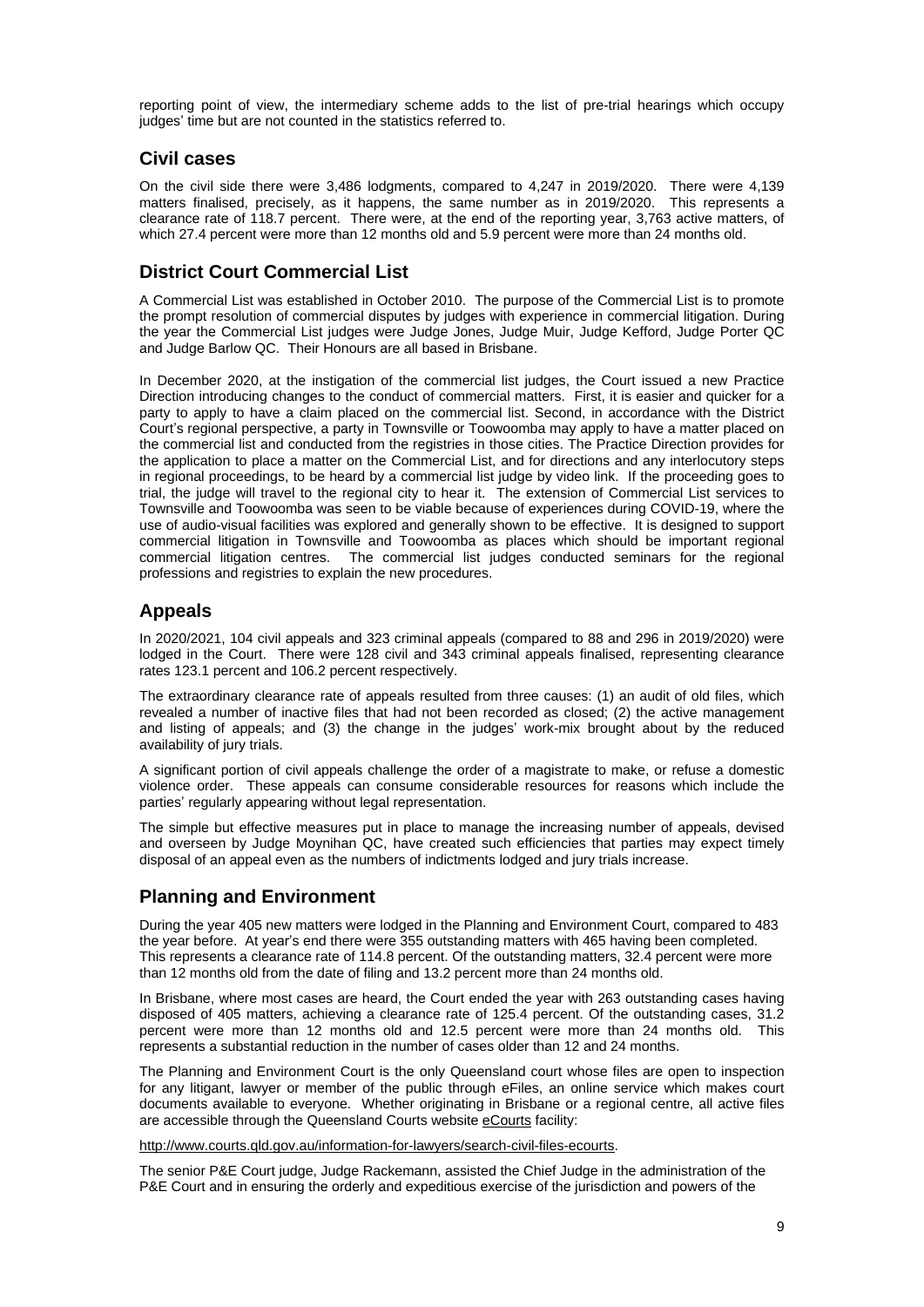P&E Court. During the year under review, the P&E Court, with the co-operation of Judge Porter QC, who oversees the listing of civil cases, introduced the P&E applications list in Brisbane. The list removes shorter applications into a separate list. These applications had been heard in the morning before judges sitting in the P&E Court resumed their longer matters. This change has allowed more time for parties' submissions and judicial consideration of shorter applications, while allowing judges more time to prepare and consider longer cases before them.

#### <span id="page-9-0"></span>**Affected child witnesses and special witnesses**

Many children are required to give evidence in matters involving charges of sexual or violent offences. During 2020/2021 the judges ordered 450 pre-recordings involving 539 witnesses for the District Court or the Childrens Court. Should a defendant plead guilty before the pre-recording takes place, the witness' evidence need not be recorded.

The evidence of an affected child witness will be pre-recorded from a remote witness room soon after the indictment is presented, and care is taken to ensure that all pre-trial hearings – for example, challenges to parts of the evidence - are completed before the evidence of the child is recorded. In Brisbane, the pre-recording usually took place within 6-10 weeks of the presentation of the indictment. The recorded evidence is later played to the jury at the trial. To preserve their integrity and security, all video recordings, no matter where recorded in Queensland, are kept by the Principal Registry in Brisbane.

As well as affected child witnesses, the evidence of persons declared to be special witnesses is often pre-recorded. The term, 'special witness', includes a person against whom a sexual offence has been, or is alleged to have been, committed by another person; and a person against whom domestic violence has been or is alleged to have been committed by another person. In the year under review there were 198 pre-recordings for special witnesses in the Brisbane District Court, the regional centres and the Childrens Court.

#### <span id="page-9-1"></span>**Childrens Court of Queensland**

The Childrens Court of Queensland is a specialist jurisdiction established under the *Childrens Court Act 1992*. A separate annual report of the Childrens Court of Queensland is prepared under the *Childrens Court Act* and further details of the Childrens Court can be found in that report.

Judge Richards is the current President. There are 34 other judges who also hold commissions under this Act.

#### <span id="page-9-2"></span>**Regional centres**

The lists in the seven regional centres at Cairns, Townsville, Rockhampton, Maroochydore, Southport, Ipswich and Beenleigh have been well maintained by the regional judges based in those centres. Where necessary they have received judicial support from judges from other centres, particularly from Brisbane judges.

#### <span id="page-9-3"></span>**Circuits**

Through its circuit load, the court is accessible to those in remote, rural and regional Queensland so that matters can be heard and decided in a timely fashion no matter in what part of the State. The efficient allocation of judicial resources through circuit allocations improves the overall functioning of the court and, by reference to the efficiency and quality of its output, produces more consistent decision-making.

#### <span id="page-9-4"></span>**Indigenous and remote circuits**

The judges visited where necessary the remote Aboriginal and Islander communities on circuit. According to the availability of work, Judges sat in Thursday Island, and Woorabinda. It was not necessary this year for the court to sit in the Gulf centres of Mornington Island, Doomadgee or Normanton as the limited number of matters from those locations were dealt with in Mount Isa.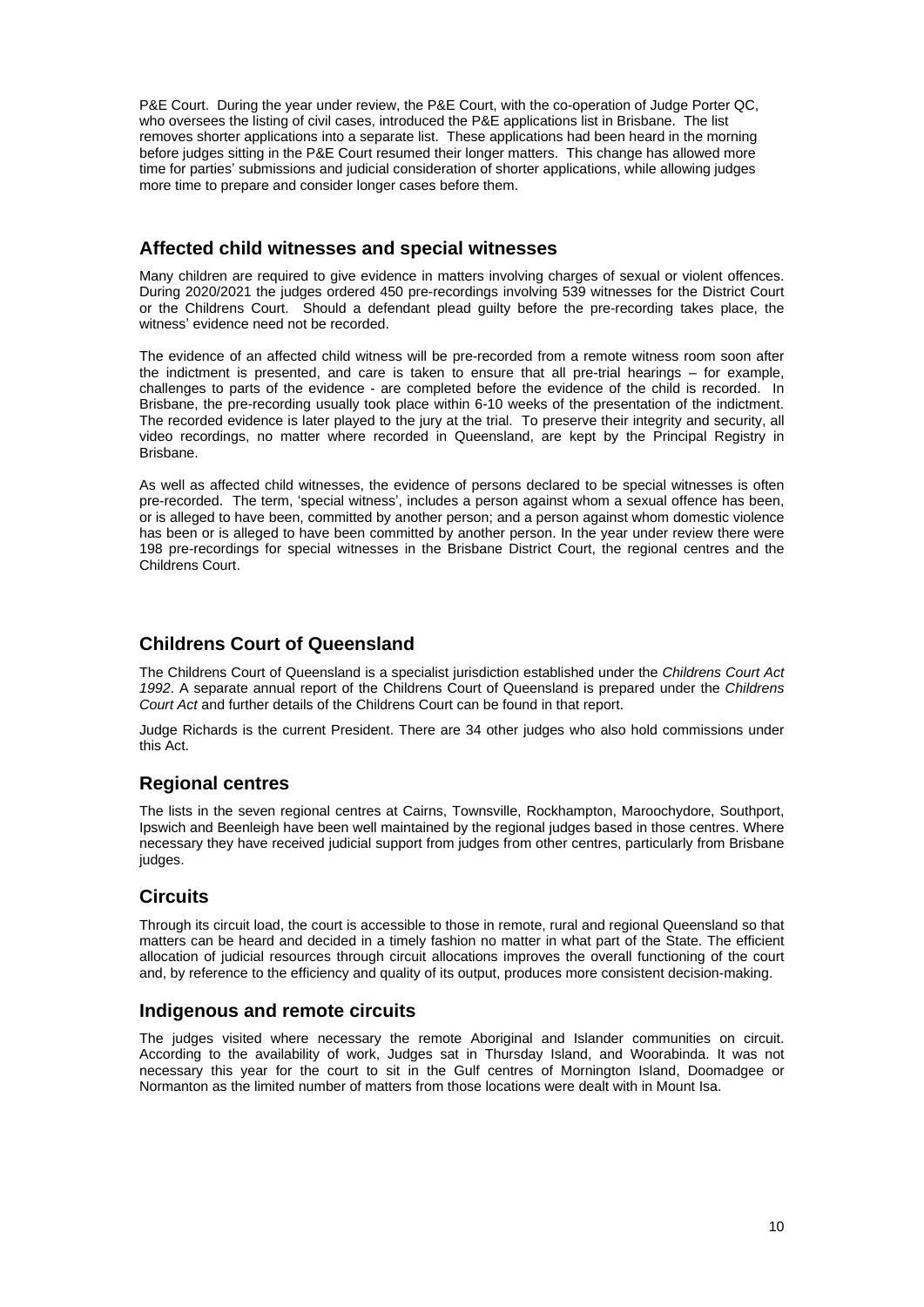### <span id="page-10-0"></span>**Organisational matters**

#### <span id="page-10-1"></span>**Practice Directions**

<span id="page-10-2"></span>During the year, 12 District Court Practice Directions were issued.

#### **The Focus Group**

The Focus Group, chaired by the Senior Judge Administrator and comprising the Chief Justice, the President of the Court of Appeal, the Chief Judge, the Chief Magistrate and the Director-General, met with the Executive Director of the Supreme, District and Lands Courts Service and other senior officers throughout the year. Its purpose is to keep the courts informed about actual and proposed departmental initiatives for the state courts, to provide an opportunity for the courts to participate in the allocation of resources, and to ensure the regular monitoring of the courts' registry and administrative operations.

#### <span id="page-10-3"></span>**Rules Committee**

The Rules Committee, chaired by Justice Bond of the Supreme Court, included the Chief Justice, Justice Morrison, Justice Bond and Justice Jackson and from the District Court, Judge Rackemann and Judge Porter QC. The committee met monthly out of ordinary court hours.

#### <span id="page-10-4"></span>**Benchbook**

The Supreme and District Courts Benchbook provides model directions for the judges conducting criminal trials, specifically designed to apply the *Criminal Code*, which in significant respects differs from the common law applied in some other states. It is a work of collegiate endeavour. During the year under report, Judge Rafter SC and Judge Moynihan QC contributed on behalf of the District Court. The committee works over extended periods updating and adding to this essential and important work.

#### <span id="page-10-5"></span>**Chief Judge's calendar**

In the year under review, I sat in the various jurisdictions of the Court, both in and out of Brisbane: including sittings in the regional centres of Mackay, Southport. Dalby, Cairns, Rockhampton, Beenleigh, Ipswich and Townville.

During the year I met with the leaders and representatives of the many organisations involved in the justice system, such as the Queensland Bar Association, the Queensland Law Society, the Director of Public Prosecutions, Legal Aid Queensland, law school academics, Court Network for Humanity.

Aside from regular judges' meetings, meetings of the judges' committees and the Supreme Court Library Committee, conferences and public events, I met regularly with the Chief Justice, the Attorney-General, the Director-General of the Department of Justice and Attorney-General and senior officers of the department, the Director-General of the Department of State Development, Infrastructure, Local Government and Planning, the Executive Director of the Supreme District and Land Courts Service and her deputies, the Sheriff, listings managers and Courts Information Technology staff and had regular meetings with leaders of the legal profession and justice system.

I attended meetings involved in the organisation of the District Court and its registries, meetings of the Supreme Court Library Committee and two subcommittees – the Financial and Risk Management subcommittee and the QSIS redevelopment project board committee overseeing the redevelopment of the Queensland Sentencing Information Service, the Focus Group, the ISIP Judiciary Group. Among the speeches and papers delivered I mention the presentation to the Bar Association of Queensland conference on developments relevant to the Court, the honour of speaking to the newly elected members of the Legislative Assembly and the pleasure of addressing the University of Queensland Alumni Association breakfast.

Due to COVID-19 restrictions in December 2020, I attended ZOOM or telephone meetings of the Council of Chief Judges from all equivalent jurisdictions within Australia and New Zealand. These meetings provide an important opportunity for the exchange of information between heads of jurisdictions.

#### <span id="page-10-6"></span>**Continuing judicial professional development**

During the year many of the judges spoke or presented papers at many important professional meetings and conferences, details of which appear in this report, as well as presiding over moots and speaking to schools and community groups. Details of the judges' judicial professional development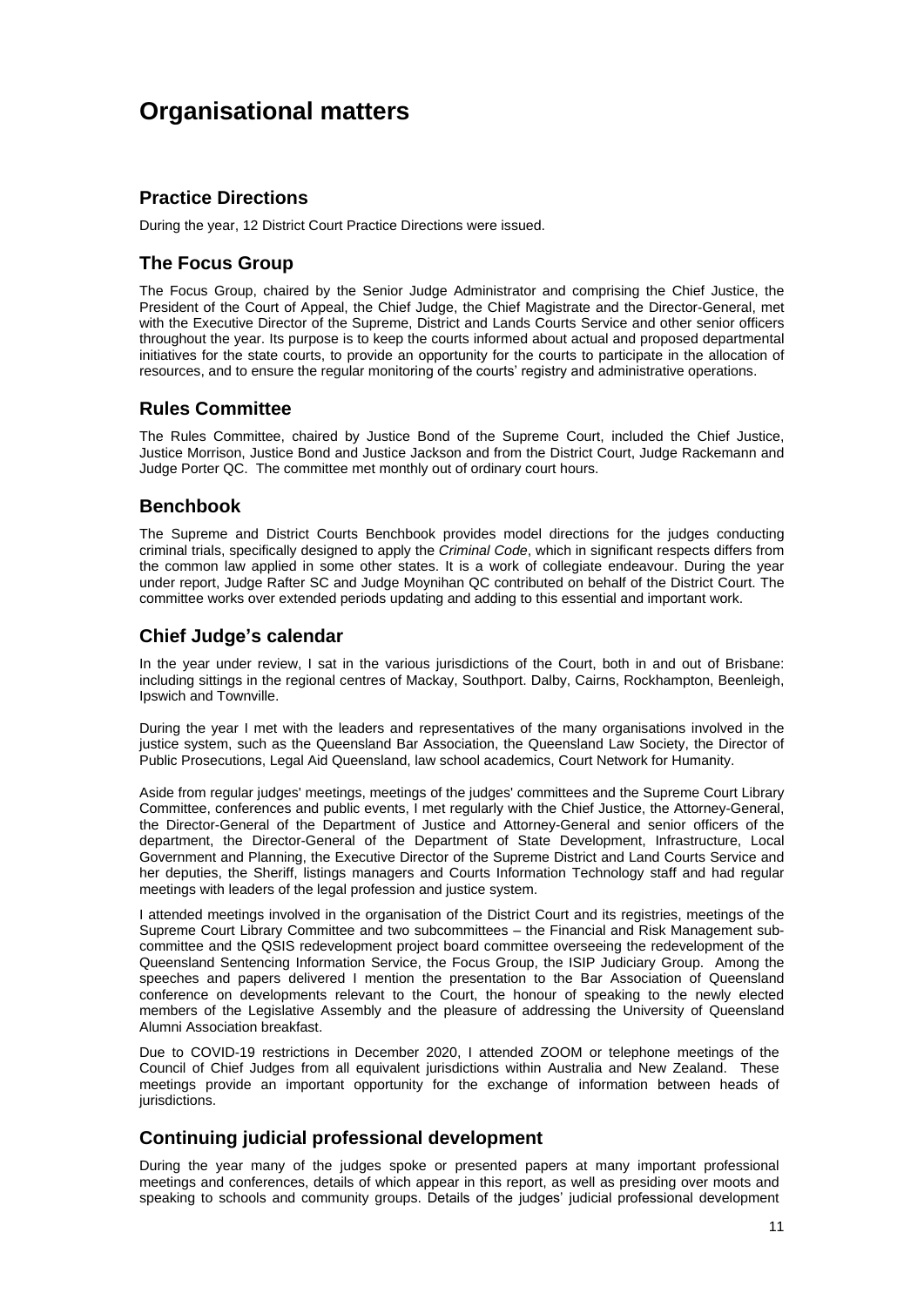involving overseas studies, seminars, programmes or conferences are published annually on the court website. Also, the court calendar is structured so that 2.5 days per annum is set aside for judicial professional development in banc. This time is especially important for the court – it is the only time that the court's 40 judges are together, as 13 of the judges have permanent chambers in various parts of Queensland outside Brisbane. This year, due to COVID-19 restrictions, a one-day conference was held in Brisbane in April which among other topics addressed the increasingly pressing topic of judicial wellbeing.

The judges value the important support offered by the National Judicial College of Australia, as well as the assistance of the Australian Institute of Judicial Administration, the Australian Judicial Officers Association (formerly the Judicial Conference of Australia) and the Judicial Commission of NSW in furthering judicial professional development. All newly appointed judges benefit from the National Judicial Orientation program.

#### <span id="page-11-0"></span>**Associates' appointments**

Associates are appointed by the Chief Judge pursuant to s36(2) of the *District Court of Queensland Act 1967*. Associates are appointed as deputy sheriffs by the Chief Executive of the Department of Justice and Attorney-General (s213 of the *Supreme Court Act 1995*).

### <span id="page-11-1"></span>**Access to the Court**

#### <span id="page-11-2"></span>**Court Network**

The Court Network, a volunteer service, has operated in the District Court in Brisbane since December 2007, giving support and non-legal information and referral services to court-users attending at the court, whether as litigants or witnesses or their families and supporters. It receives referrals from various services, departments and other persons. The volunteers may be found in the courtrooms and elsewhere throughout the QE II Courthouse. Court Network also operates in Cairns and Townsville.

The volunteers support court-users in the courtroom and familiarise them with the courthouse. They also provide court-users with a safe place in the courthouse and refer them to those community services or charities which can provide assistance.

Court Network provides a second service in Brisbane with an information and Justice of the Peace service based at the Information Kiosk in the QE II Courthouse.

It is unfortunate that Court Network has suffered a significant reduction in funding. The Court appreciates the volunteers' work and hopes to watch the development, not the decline, of Court Network.

#### <span id="page-11-3"></span>**LawRight**

LawRight provides the Self Representation Civil Law Service in the QE II Courthouse. The service assists litigants in person prepare for a civil action in the District or the Supreme Court. Completely independent of the courts and government, the service is designed to assist litigants without legal representation take the practical steps necessary to have their case fully heard and determined.

#### <span id="page-11-4"></span>**Self-Represented Litigants Service**

The Self Represented Litigants Service also began in December 2007. It is to be found on the ground floor of QE II Courthouse and is operated by staff from the court's civil registry who also provide advice of a non-legal nature. The service is designed to assist and support those litigants appearing in person in civil matters and provides both private meeting rooms in which to prepare for court as well as computer and printing access.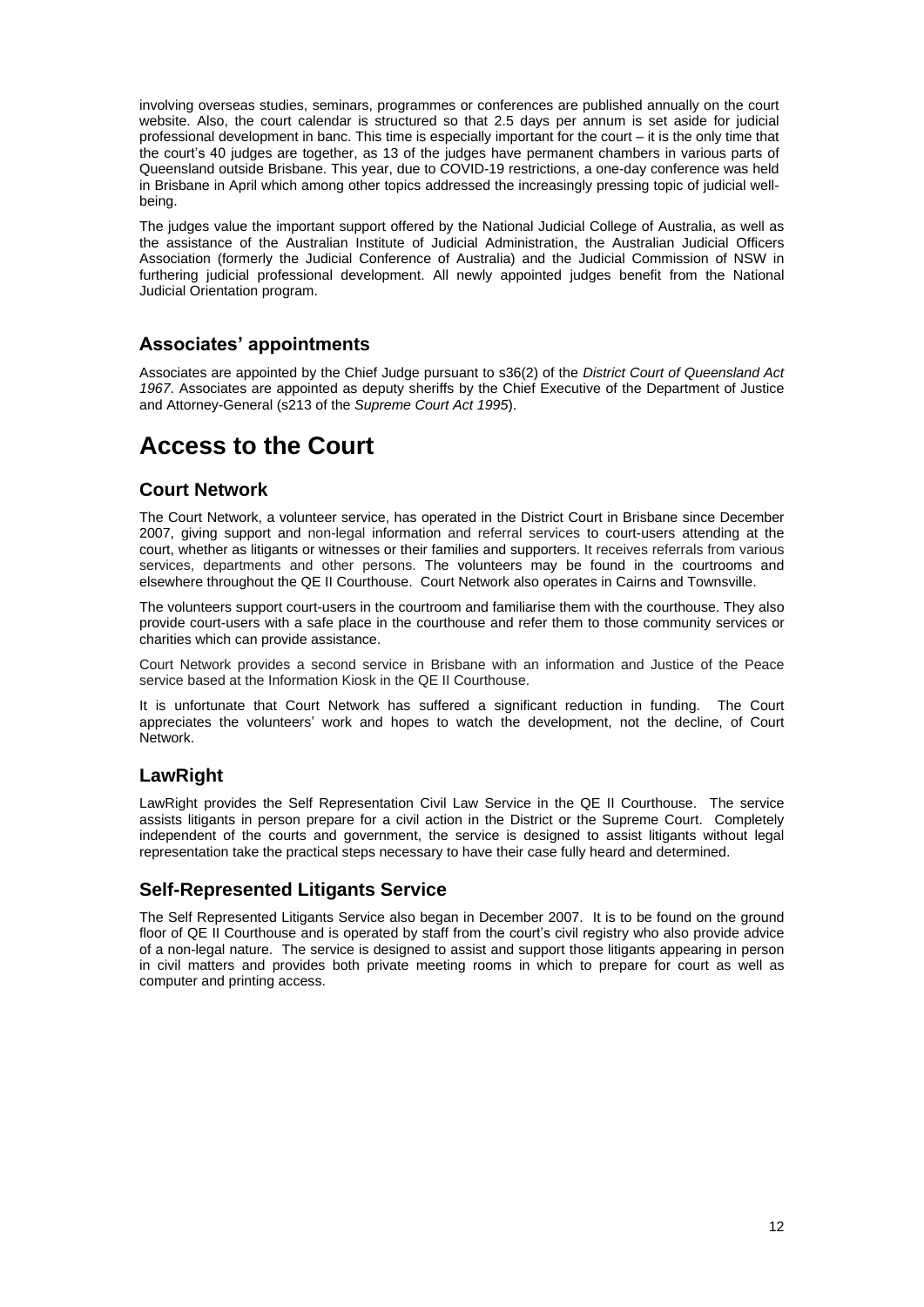### <span id="page-12-0"></span>**Profile of the District Court**

### <span id="page-12-1"></span>**Judges of the District Court**

During the year under report the judges were:

| <b>Chief Judge</b>  | His Honour Judge Kerry John O'Brien (until 16 August 2020)                                      |
|---------------------|-------------------------------------------------------------------------------------------------|
|                     | His Honour Judge Brian Devereaux SC (from 17 August 2020)                                       |
| Judge Administrator | His Honour Judge Paul Edward Smith                                                              |
| Judges              | Her Honour Judge Deborah Richards                                                               |
|                     | Her Honour Judge Julie Maree Dick SC                                                            |
|                     | His Honour Judge Michael Edward Rackemann                                                       |
|                     | His Honour Judge Ian Francis Macrae Dearden                                                     |
|                     | His Honour Judge Anthony John Rafter SC                                                         |
|                     | His Honour Judge Gregory John Koppenol (until 16 August 2020)                                   |
|                     | His Honour Judge David Charles Andrews SC                                                       |
|                     | Her Honour Judge Leanne Joy Clare SC                                                            |
|                     | His Honour Judge William Garth Everson<br>Her Honour Judge Katherine Mary McGinness (Southport) |
|                     | His Honour Judge Richard Stephen Jones                                                          |
|                     | His Honour Judge David Andrew Reid                                                              |
|                     | His Honour Judge Gary Patrick Long SC (Maroochydore)                                            |
|                     | His Honour Judge Bradley Wayne Farr SC                                                          |
|                     | His Honour Judge Alexander Adrian Horneman-Wren SC (Ipswich)                                    |
|                     | His Honour Judge Orazio Rinaudo AM                                                              |
|                     | His Honour Judge Dean Patrick Morzone QC (Cairns)                                               |
|                     | His Honour Judge Michael John Burnett AM (Rockhampton)                                          |
|                     | Her Honour Judge Suzanne Catherine Sheridan                                                     |
|                     | His Honour Judge Anthony William Moynihan QC                                                    |
|                     | His Honour Judge David Robert Kent QC (Southport)                                               |
|                     | His Honour Judge Milon Craig Chowdhury (Beenleigh)                                              |
|                     | Her Honour Judge Catherine Mary Muir (Southport)                                                |
|                     | Her Honour Judge Nicole Jane Kefford                                                            |
|                     | His Honour Judge Dennis Raymond Lynch QC (Ipswich)                                              |
|                     | His Honour Judge Gregory Paul Lynham (Townsville)                                               |
|                     | His Honour Judge Bernard Thomas Porter QC                                                       |
|                     | Her Honour Judge Jennifer Marie Rosengren                                                       |
|                     | Her Honour Judge Tracy Fantin (Cairns)                                                          |
|                     | His Honour Judge Michael Williamson QC                                                          |
|                     | His Honour Judge John McGilchrist Coker (Townsville)                                            |
|                     | His Honour Judge Nathan Jarro                                                                   |
|                     | His Honour Judge Glen Cash QC (Maroochydore)                                                    |
|                     | His Honour Judge John Joseph Allen QC (also on QCAT duties)                                     |
|                     | Her Honour Judge Vicki Ann Loury QC                                                             |
|                     | His Honour Judge Ken Barlow QC                                                                  |
|                     | His Honour Judge Michael Byrne QC                                                               |
|                     | His Honour Judge Rowan Jackson QC                                                               |
|                     | His Honour Judge Jeffrey Clarke                                                                 |
|                     | Her Honour Judge Geraldine Dann                                                                 |
|                     | His Honour Judge Robert East QC (until 31 May 2021)                                             |
|                     |                                                                                                 |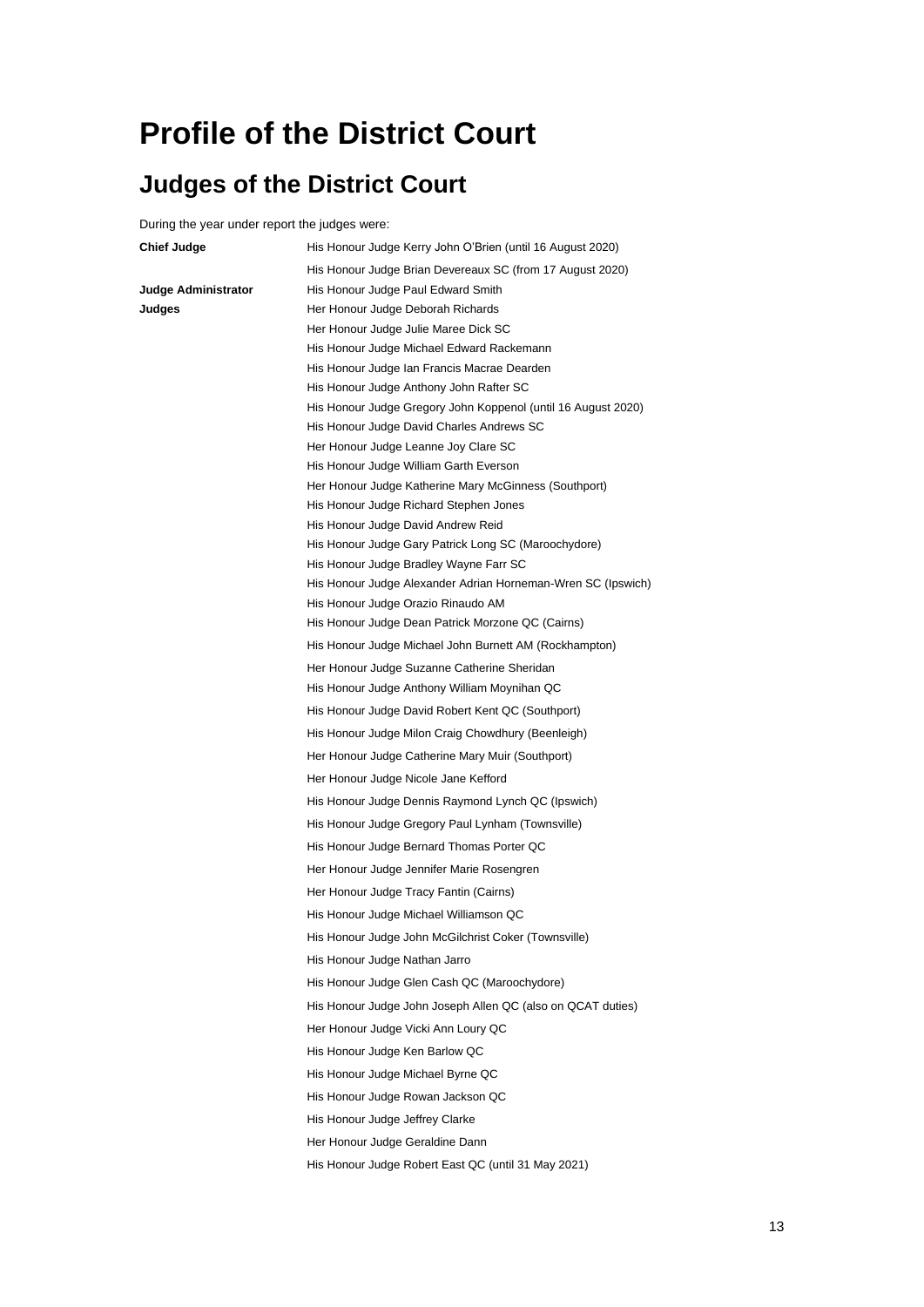### <span id="page-13-0"></span>**Regional, planning and childrens court judges**

#### <span id="page-13-1"></span>**Regional judges**

During the year under report the following judges were allocated to the regional centres as shown:

| Maroochydore      | Judge Long SC          |
|-------------------|------------------------|
|                   | Judge Cash QC          |
| <b>Southport</b>  | Judge McGinness        |
|                   | Judge Kent QC          |
|                   | Judge Muir             |
|                   | Judge Jackson QC       |
|                   | Judge Dann             |
| <b>Townsville</b> | Judge Lynham           |
|                   | Judge Coker            |
| Rockhampton       | Judge Burnett AM       |
|                   | Judge Clarke           |
| <b>Ipswich</b>    | Judge Horneman-Wren SC |
|                   | Judge Lynch QC         |
| Cairns            | Judge Morzone QC       |
|                   | Judge Fantin           |
| <b>Beenleigh</b>  | Judge Chowdhury        |

#### <span id="page-13-2"></span>**Planning and Environment Court**

The Planning and Environment Court judges during 2020/2021 are listed below:

| Chief Judge O'Brien    | Judge Kent QC       |
|------------------------|---------------------|
| Judge Richards         | Judge Muir          |
| Judge Rackemann        | Judge Kefford       |
| Judge Rafter SC        | Judge Fantin        |
| Judge Everson          | Judge Williamson QC |
| Judge Jones            | Judge Coker         |
| Judge Long SC          | Judge Cash QC       |
| Judge Horneman-Wren SC | Judge Clarke        |
| Judge Morzone QC       | Judge Dann          |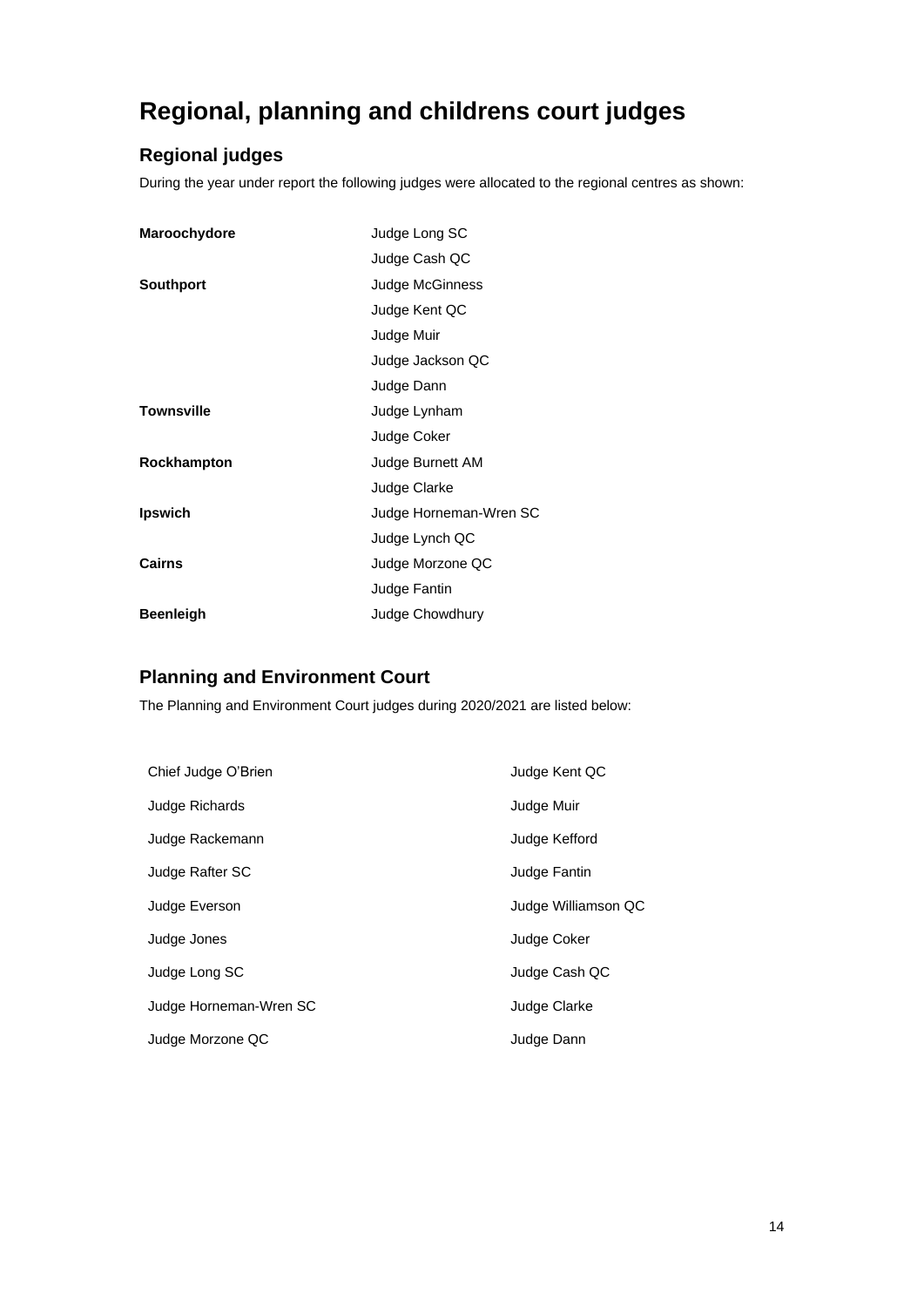#### <span id="page-14-0"></span>**Childrens Court of Queensland**

The Childrens Court judges during 2020/2021 are listed below:

| Chief Judge O'Brien        | Judge Chowdhury     |
|----------------------------|---------------------|
| Chief Judge Devereaux SC   | Judge Muir          |
| Judge Smith                | Judge Kefford       |
| Judge Richards - President | Judge Lynch QC      |
| Judge Shanahan AM          | Judge Lynham        |
| Judge Dick SC              | Judge Porter QC     |
| Judge Dearden              | Judge Rosengren     |
| Judge Rafter SC            | Judge Fantin        |
| Judge Clare SC             | Judge Williamson QC |
| Judge Everson              | Judge Coker         |
| Judge McGinness            | Judge Jarro         |
| Judge Reid                 | Judge Cash QC       |
| Judge Long SC              | Judge Allen QC      |
| Judge Farr SC              | Judge Loury QC      |
| Judge Horneman-Wren SC     | Judge Byrne QC      |
| Judge Morzone QC           | Judge Jackson QC    |
| Judge Burnett AM           | Judge Clarke        |
| Judge Moynihan QC          | Judge Dann          |
| Judge Kent QC              |                     |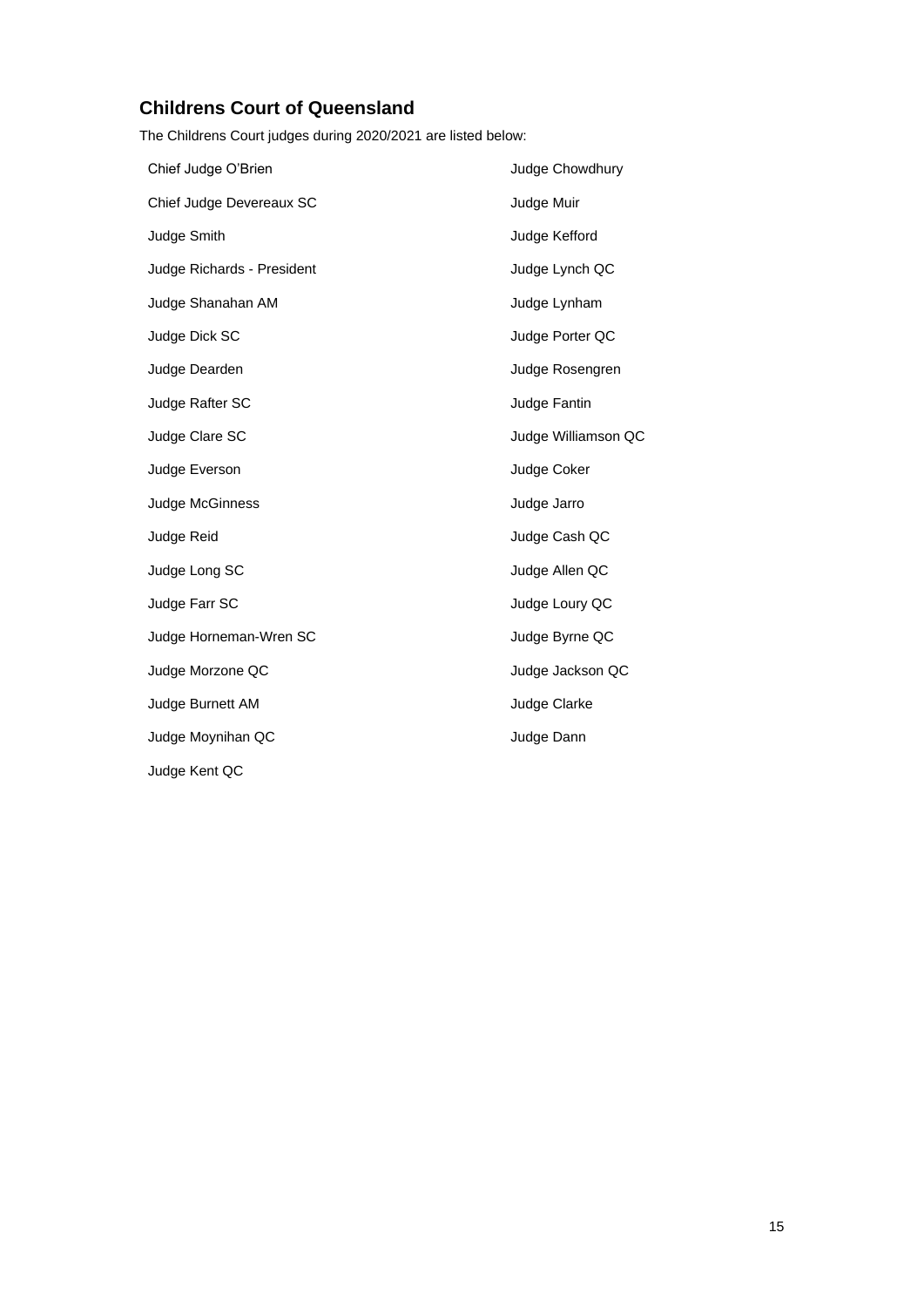### <span id="page-15-0"></span>**The work of the District Court**

The Chief Judge is responsible for the administration of the court and for ensuring the orderly and expeditious exercise of the jurisdiction and powers of the Court. The Court has wide civil, criminal and appellate jurisdiction. Judges hear and determine all appeals from decisions of magistrates, conduct criminal proceedings commenced on indictment and civil proceedings commenced by claim or originating application.

The District Court is the principal court in Queensland for trials of persons charged with serious criminal offences. Criminal trials are usually heard with a jury. Civil matters are normally heard by a single judge. The court exercises equitable and other jurisdiction within its civil monetary limit. Many of the judges also sit as Planning and Environment Court judges and Childrens Court judges.

The judges have adopted a protocol that, save in exceptional cases, judgments are to be delivered within three months of the conclusion of the hearing.

Some of the judges serve on committees with responsibility for developing and implementing policies and procedures for the continual improvement of the functioning of the courts. These include the Supreme and District Courts Benchbook Committee; the Rules Committee, the ISIP Judicial Group, the ISIP Judiciary Sub-Group (Civil Case Management) and the District Court judges' committees.

### <span id="page-15-1"></span>**Organisation of work**

The work of the District Court judges was organised in terms of the following categories:

- **Criminal**
- **Civil**
- **Appellate**
- The Planning and Environment Court
- Childrens Court of Queensland

Information about the organisation and practices of the court, including calendar, law lists and practice directions are published on the Queensland Court's website.

### <span id="page-15-2"></span>**Criminal jurisdiction**

In practice, the court deals with charges of all indictable offences other than homicides and the most serious drug offences. The great majority of all defendants charged on indictment came before the District Court in 2020/2021.

The court deals with offences under Commonwealth and state drug laws as well as offences under the *Corporations Law,* the Commonwealth *Migration Act 1958* and against federal and state revenue laws.

The Chief Judge and the Judge Administrator, with assistance from other judges, managed the criminal list in Brisbane. In the regions, the lists are managed by the resident judges.

For the larger circuit centres, Judge Long SC had special responsibility for the Gympie and Kingaroy lists, Judge Reid for Maryborough and Hervey Bay, Judge Dick SC for the Mackay lists, Judge Richards for Toowoomba, Judge Dearden for Mount Isa and Judge Clare SC for Bundaberg.

The large criminal workload is subjected to careful case management in Brisbane and in the regional centres as well as in the larger circuit centres. With such regular reviews and case management the Office of the Director of Prosecutions, Legal Aid Queensland and the profession are well aware, as matters pass through the court, of the likely course the matter will take.

This is more difficult for the court in the rural and remote centres. The judges hold callovers and reviews by telephone before the circuit starts. However, because prosecution and defence counsel seldom visit the circuit centre to confer with litigants or witnesses before the circuit is to start, despite the judge's efforts, a plea on the morning of the trial or a late request for an adjournment is more likely in those places.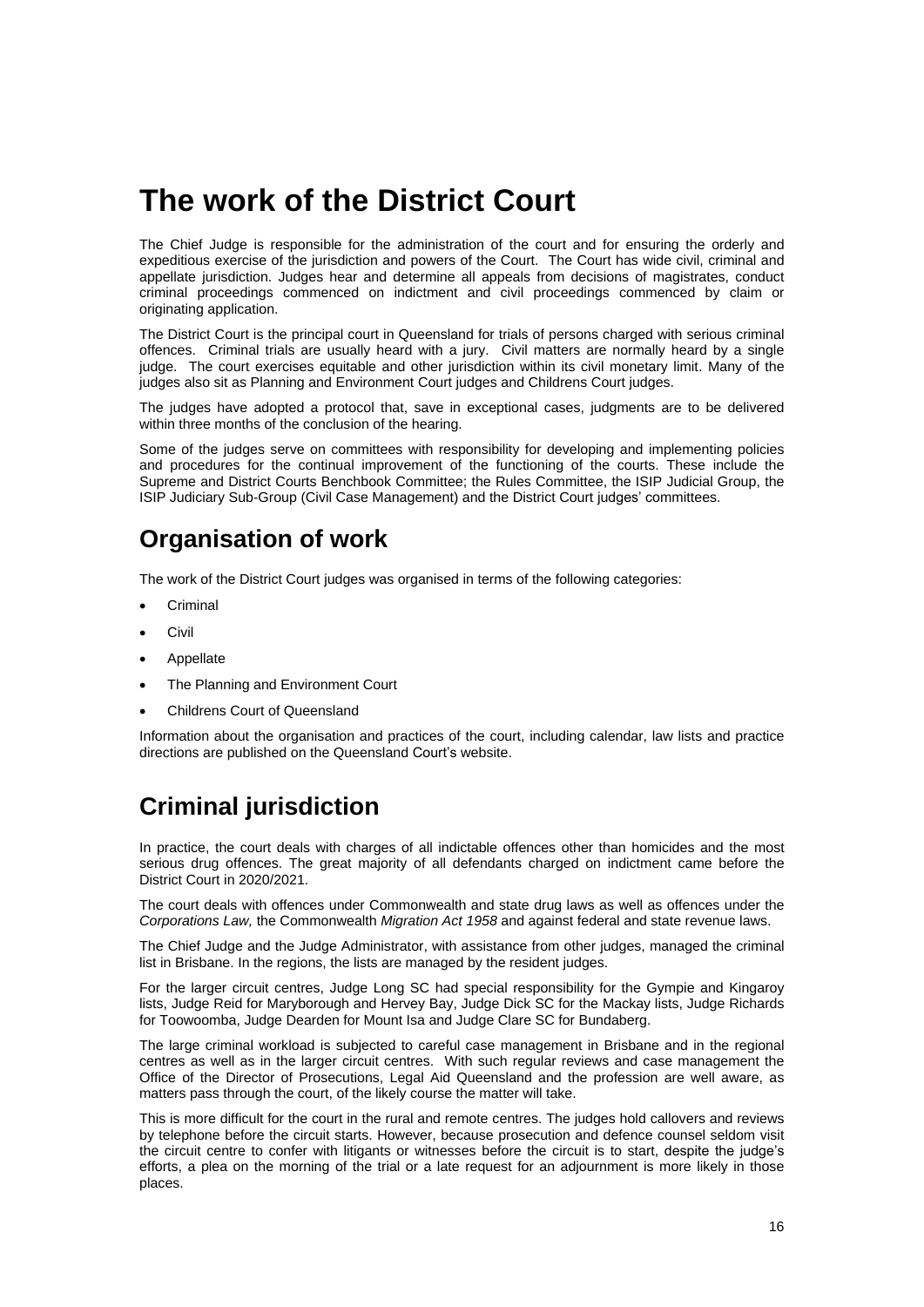Depending upon the lists, each year the judges might sit at more than 32 centres throughout Queensland — that is in Brisbane, the seven regional centres, 24 other centres where jury trials can be held, and some of the 15 remote or Aboriginal and Torres Strait Islander communities, including those in the Gulf, Cape and Torres Strait.

In Brisbane, 2,003 new cases were presented during the year (compared to 2,438 in 2019/2020) and the court ended the year with 880 outstanding criminal cases (961 last year), having disposed of 2,116 matters (2,415 last year). The clearance rate in Brisbane increased to 105.6 percent this year from 99.1 percent last year. Of the outstanding cases, 17.7 percent were more than 12 months old from the date of presentation of indictment (17.5 percent last year), and 5.2 percent were more than 24 months old (4 percent last year).

In the major regional centres where judges are based – Beenleigh, Cairns, Ipswich, Maroochydore, Rockhampton, Southport and Townsville – a total of 3,272 new cases were presented during the year and those major centres ended the year having disposed of 3,275 cases, with 1,278 outstanding.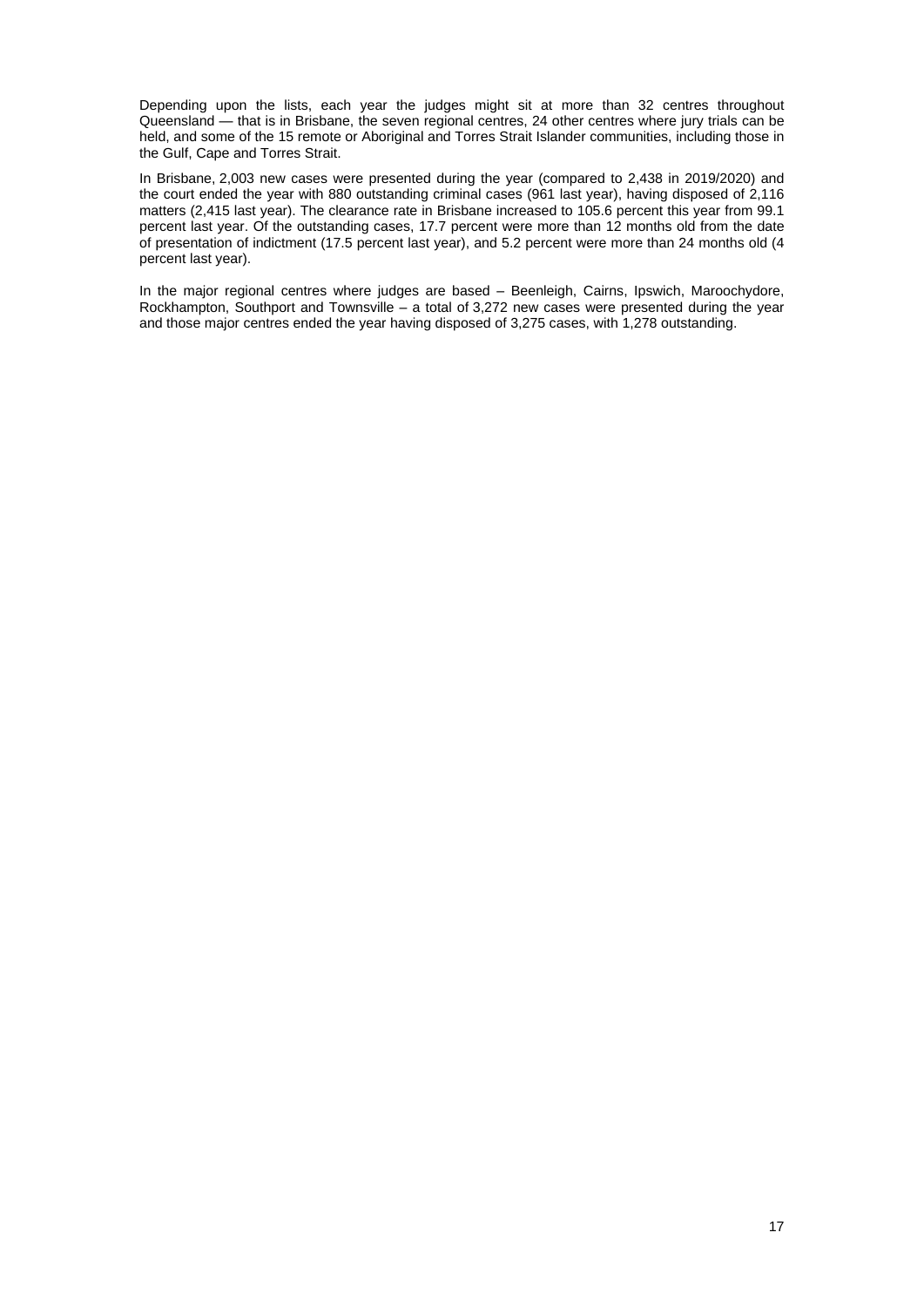|                                                   | Number of Defendants1        |                          |                         | <b>Clearance</b>   | <b>Backlog Indicators</b> |                |
|---------------------------------------------------|------------------------------|--------------------------|-------------------------|--------------------|---------------------------|----------------|
|                                                   |                              |                          |                         | Rates <sub>4</sub> | % > 12                    | % > 24         |
|                                                   | Lodged                       | <b>Finalised</b>         | <b>Active</b>           |                    | mths                      | mths           |
| <b>Brisbane</b>                                   | 2,003                        | 2,116                    | 880                     | 105.6%             | 17.7%                     | 5.2%           |
| <b>Regional centres</b>                           |                              |                          |                         |                    |                           |                |
| Beenleigh                                         | 484                          | 463                      | 248                     | 95.7%              | 32.5%                     | 12.0%          |
| Cairns                                            | 554                          | 535                      | 238                     | 96.6%              | 22.7%                     | 6.3%           |
| Ipswich                                           | 364                          | 392                      | 172                     | 107.7%             | 26.7%                     | 7.0%           |
| Maroochydore                                      | 452                          | 430                      | 152                     | 95.1%              | 19.1%                     | 3.3%           |
| Rockhampton                                       | 260                          | 254                      | 50                      | 97.7%              | 10.0%                     | 0.0%           |
| Southport                                         | 618                          | 706                      | 302                     | 114.2%             | 32.1%                     | 8.3%           |
| Townsville                                        | 540                          | 495                      | 116                     | 91.7%              | 16.4%                     | 4.3%           |
| <b>Total for Brisbane and</b><br>regional centres | 5,275                        | 5,391                    | 2,158                   | 102.2%             | 22.5%                     | 6.4%           |
| <b>Circuit centres</b>                            |                              |                          |                         |                    |                           |                |
| <b>Bowen</b>                                      | 1                            | $\mathbf{1}$             | $\overline{\mathbf{2}}$ | 100.0%             | 0.0%                      | 0.0%           |
| <b>Bundaberg</b>                                  | 96                           | 104                      | 30                      | 108.3%             | 40.0%                     | 3.3%           |
| Charleville                                       | 16                           | 21                       | $\overline{7}$          | 131.3%             | 14.3%                     | $0.0\%$        |
| <b>Charters Towers</b>                            | $\mathbf{2}$                 | $\mathbf{2}$             | $\overline{\mathbf{4}}$ | 100.0%             | 25.0%                     | 25.0%          |
| Clermont                                          | $\qquad \qquad \blacksquare$ | $\overline{\phantom{0}}$ | $\blacksquare$          |                    |                           |                |
| Cloncurry                                         |                              | $\overline{\phantom{0}}$ |                         |                    |                           |                |
| Cunnamulla                                        |                              |                          | $\blacksquare$          |                    |                           | $\blacksquare$ |
| Dalby                                             | 44                           | 64                       | 30                      | 145.5%             | 13.3%                     | 3.3%           |
| Emerald                                           | 16                           | 17                       | 20                      | 106.3%             | 20.0%                     | $0.0\%$        |
| Gladstone                                         | 64                           | 82                       | 15                      | 128.1%             | 20.0%                     | 0.0%           |
| Goondiwindi                                       | 18                           | 25                       | 4                       | 138.9%             | 25.0%                     | 0.0%           |
| Gympie                                            | 103                          | 134                      | 45                      | 130.1%             | 11.1%                     | 8.9%           |
| Hervey Bay                                        | 59                           | 73                       | 37                      | 123.7%             | 27.0%                     | 8.1%           |
| Hughenden                                         | $\blacksquare$               | $\blacksquare$           | $\blacksquare$          |                    |                           | $\blacksquare$ |
| Innisfail                                         | 8                            | 28                       | 11                      | 350.0%             | 0.0%                      | 0.0%           |
| Kingaroy                                          | 39                           | 55                       | 20                      | 141.0%             | 10.0%                     | 5.0%           |
| Longreach                                         |                              |                          | $\mathbf 1$             | 100.0%             | 0.0%                      | 0.0%           |
| Mackay                                            | 155                          | 201                      | 57                      | 129.7%             | 12.3%                     | 0.0%           |
| Maryborough                                       | 51                           | 59                       | 27                      | 115.7%             | 14.8%                     | 3.7%           |
| Mt Isa                                            | 104                          | 167                      | 46                      | 160.6%             | 15.2%                     | 2.2%           |
| Roma                                              | 6                            | 12                       | $\overline{2}$          | 200.0%             | $0.0\%$                   | $0.0\%$        |
| Stanthorpe                                        |                              |                          |                         |                    |                           |                |
| Toowoomba                                         | 179                          | 168                      | 47                      | 93.9%              | 12.8%                     | 2.1%           |
| Warwick                                           | 54                           | 66                       | 13                      | 122.2%             | 15.4%                     | 7.7%           |
| <b>Total for circuit centres</b>                  | 1,015                        | 1,279                    | 418                     | 126.0%             | 16.5%                     | 3.6%           |
| <b>State total</b>                                | 6,290                        | 6,670                    | 2,576                   | 106.0%             | 21.6%                     | 5.9%           |

#### **Table 1: The activity of the District Court criminal list 2020/2021**

**(1)** Defendant: As defined by the ROGS rule: A 'defendant' is defined as 'one defendant; with one or more charges; and with all charges having the same date of registration'. Defendants with outstanding bench warrants and defendants with secondary charges such as breaches of court orders are excluded. Also excluded are Defendants who have been committed to the District Court and are awaiting presentation of indictment.

**(2)** The unit of measurement of workload is the number of defendants per case. Where a case has multiple defendants each defendant is counted separately. Where the same defendant has two cases lodged on the same day they are counted as two lodgments. Where the same defendant has multiple cases lodged on different days they are counted once for each case.

**(3)** The above figures are not comparable to years prior to 2018-19 due to the change in counting rule as outlined in (2) applied in 2018-19. In previous years a defendant who had two cases lodged on the same day was counted once whereas it is now counted twice.

**(4)** Clearance Rate: Finalisations/Lodgments

**(5)** Backlog Indicator: the number active defendants with proceedings older than the specified time.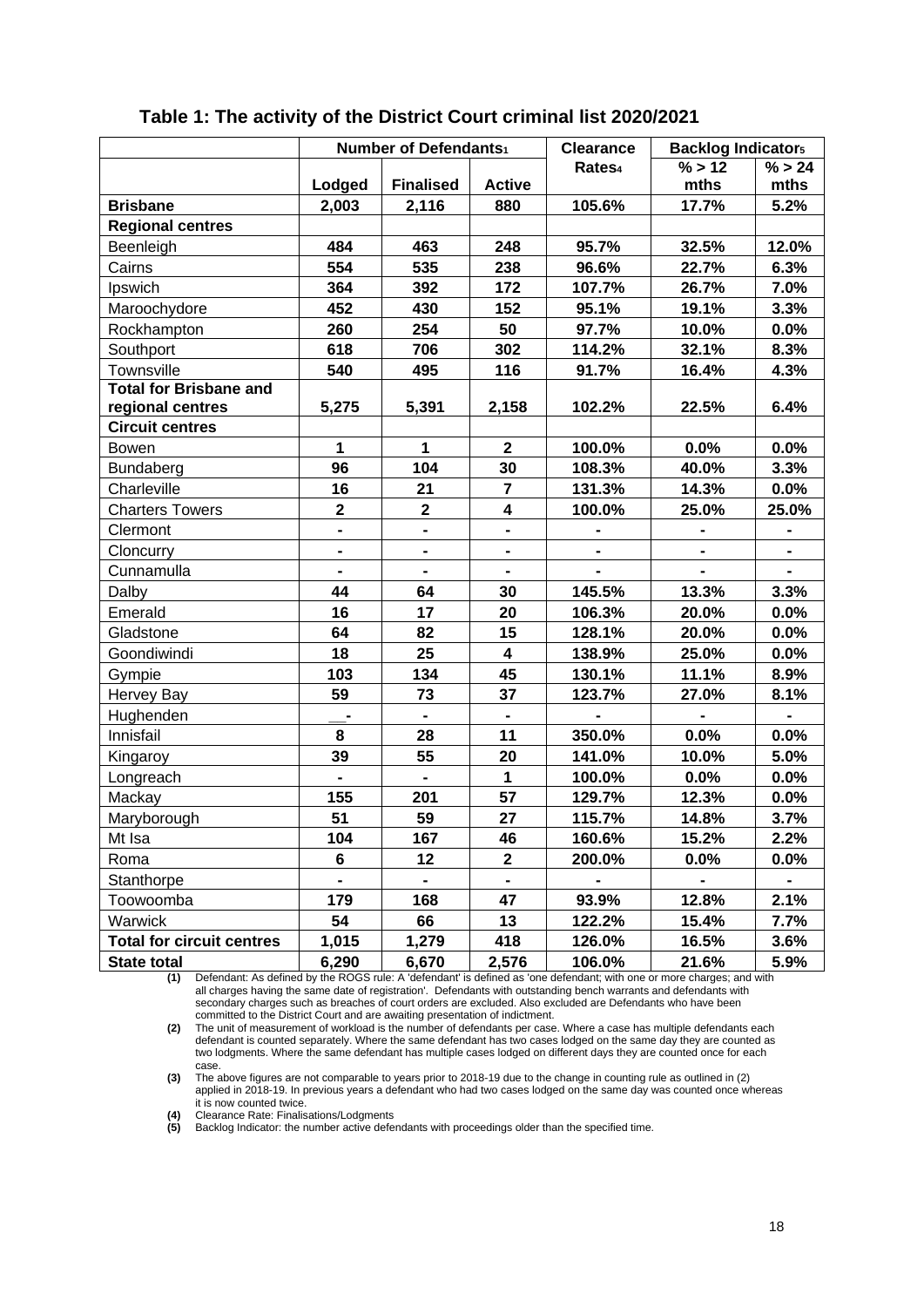### <span id="page-18-0"></span>**Civil jurisdiction**

The District Court's civil jurisdiction mostly conferred by s68 of the *District Court of Queensland Act 1967*. Section 69 confers on the Court for the purposes of exercising that jurisdiction, all the powers of the Supreme Court. The Court has an extensive general jurisdiction enabling it to deal with, among other matters (subject to the monetary limit of \$750,000):

- all personal claims, including equitable claims, to recover money sums
- any claim (without monetary limit) referred to the court by the Supreme Court for assessment
- by the consent of the parties, any claim which could be brought in the Supreme Court
- actions for possession under any mortgage or other security
- actions to grant relief from mistake and for rectification
- actions seeking declarations and consequential orders arising from partnership disputes
- administration of estates
- family provision applications pursuant to the *Succession Act 1981*
- construction of wills, deeds and other documents.

Some matters are disposed of by judges dealing with interlocutory applications in actions commenced by claims or originating applications. The more complex matters are case managed by the judges, with a view to their prompt disposition.

The Report on Government Services (RoGS) unit of measurement for the civil jurisdiction is a case. Secondary processes, such as interlocutory applications, are excluded. RoGS files include all claims and originating applications.

A civil case is considered active if it has not been finalised by adjudication, transfer to another court, and settlement by mediation, default judgment, notification that parties have discontinued, or else is deemed to be resolved as, for example, where there has been no activity for 12 months.

|                    |        | RoGS Non Appeal Cases |        |        | Backlog Indicator<br>From filing date |                    |
|--------------------|--------|-----------------------|--------|--------|---------------------------------------|--------------------|
|                    | Lodaed | Finalised             | Active |        | %<br>12<br>mths                       | $\%$<br>24<br>mths |
| <b>Brisbane</b>    | 2.580  | 3.304                 | 2.757  | 128.1% | 27.9%                                 | 6.2%               |
| <b>State Total</b> | 3.486  | 4.139                 | 3.763  | 118.7% | 27.4%                                 | 5.9%               |

#### **Table 2: Clearance rate in civil cases**

\*Clearance rate - finalisations/lodgments

Backlog Indicator: the number active defendants with proceedings older than the specified time.

### <span id="page-18-1"></span>**Commercial List**

I have written of developments in the conduct of the Commercial List earlier in this report. The Commercial List judges during the year were Judge Jones, Judge Muir, Judge Kefford, Judge Porter QC and Judge Barlow QC.

### <span id="page-18-2"></span>**Applications court**

The *Uniform Civil Procedure Rules* provide for a proceeding to be commenced in some circumstances by an application (an originating application), and also provide for an application to be made to the court in the course of a proceeding that will ultimately be dealt with fully at a trial or hearing.

Interlocutory and originating applications were dealt with quickly and efficiently by the court. There was no great delay for reasons associated with the court in hearing either type of application, at any centre where there is at least one resident judge.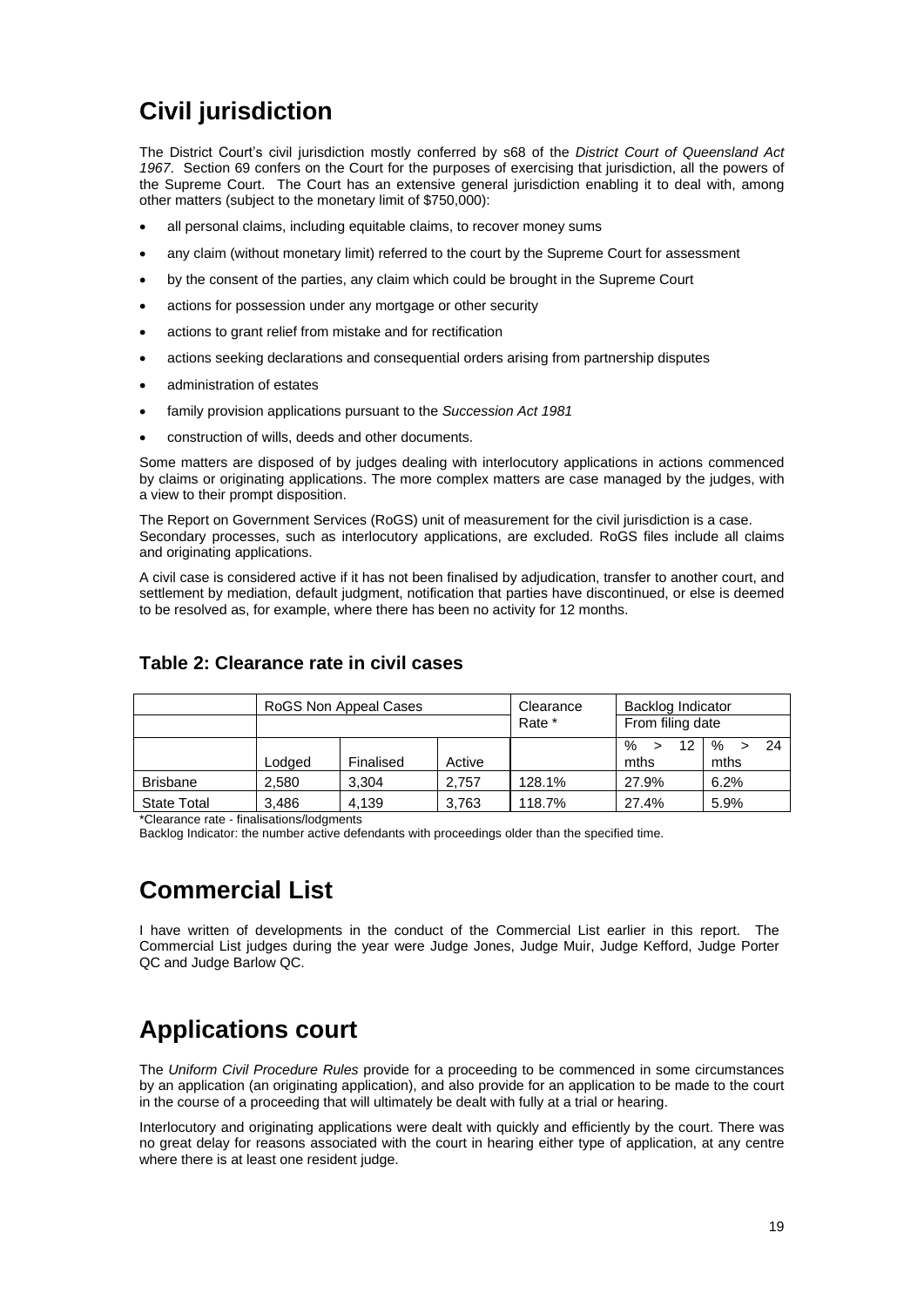### <span id="page-19-0"></span>**Appellate jurisdiction**

During the year this court heard and determined 365 criminal appeals and 72 civil appeals from the Magistrates Court.

Case management of appeals to the District Court continued with regular reviews of outstanding appeals throughout the year.

This table shows the clearance rate in criminal and civil appeals.

#### RoGS Appeal Clearance Backlog Indicator Rate \* From filing date Civil Lodged Finalised Active % > 12 mths %  $> 24$ mths Brisbane 67 83 49 123.9% 20.4% 2.0% State Total 104 128 74 123.1% 20.3% 1.4% **Criminal** Brisbane 164 224 113 136.6% 11.5% 1.8% State Total | 323 | 343 | 226 | 106.2% | 10.2% | 0.9%

#### **Table 3: Clearance rate in criminal and civil appeals**

\*Clearance rate - finalisations/lodgments

Backlog Indicator: the number active defendants with proceedings older than the specified time.

### <span id="page-19-1"></span>**The Planning and Environment Court**

The court is constituted by a District Court judge appointed to it (a P&E Court judge). There is a concentration of P&E Court judges in Brisbane but, with the exceptions of Beenleigh and Rockhampton, a P&E Court judge is based in each regional centre. The court may sit anywhere.

The P&E Court was first constituted in 1966 as the Local Government Court, then renamed in 1991 pursuant to the *Local Government (Planning and Environment) Act 1990*, and then continued pursuant to the *Integrated Planning Act 1997* and now, pursuant to the *Planning and Environment Court Act* 2016 (the PEC Act). The Court's rules and Practice Directions are made under the PEC Act.

The P&E Court exercises jurisdiction over a wide variety of planning and/or environmental disputes. Matters are often complex and many have significant environmental, social and economic consequences. The Court has unlimited monetary jurisdiction. It may make declarations and other orders; make interim enforcement orders and final enforcement orders; conduct full merits reviews of decisions of local governments and government entities; hear claims for compensation and punish for contempt.

Judges travel throughout Queensland to hear and determine planning matters, so that matters may be heard at a place close to the site or development, and the community which it affects.

Practice and procedure in the P&E Court is characterised by active list supervision, individual case management and the comprehensive deployment of Alternative Dispute Resolution (ADR) mechanisms.

The judges actively supervise the lists and their flexible case management achieves the just and expeditious resolution of the real issues in proceedings at a minimum of expense. The P&E Court's management of expert evidence is recognised as one of the best in the common law world.

A large number of cases are finalised without proceeding to a full hearing. The Court's ADR service is free of cost to the parties and is provided throughout the State. Parties may avail themselves of the ADR service by agreement or pursuant to an order of the court. The ADR Registrar conducts mediations; convenes and chairs 'without prejudice' meetings, meetings of experts and case management conferences, not only in Brisbane, but in centres across the State. The P&E Court's ADR service has been recognised internationally as providing visionary ADR access to justice.

The P&E Court has maintained the high international recognition which it has received for its achievements - the efficiency of its unique structure as an adjunct of the District Court, and as a world leader in individual case management; its alternative dispute resolution process; its efficient management of expert evidence; its regional service and the commitment of its judges to ongoing review and reform.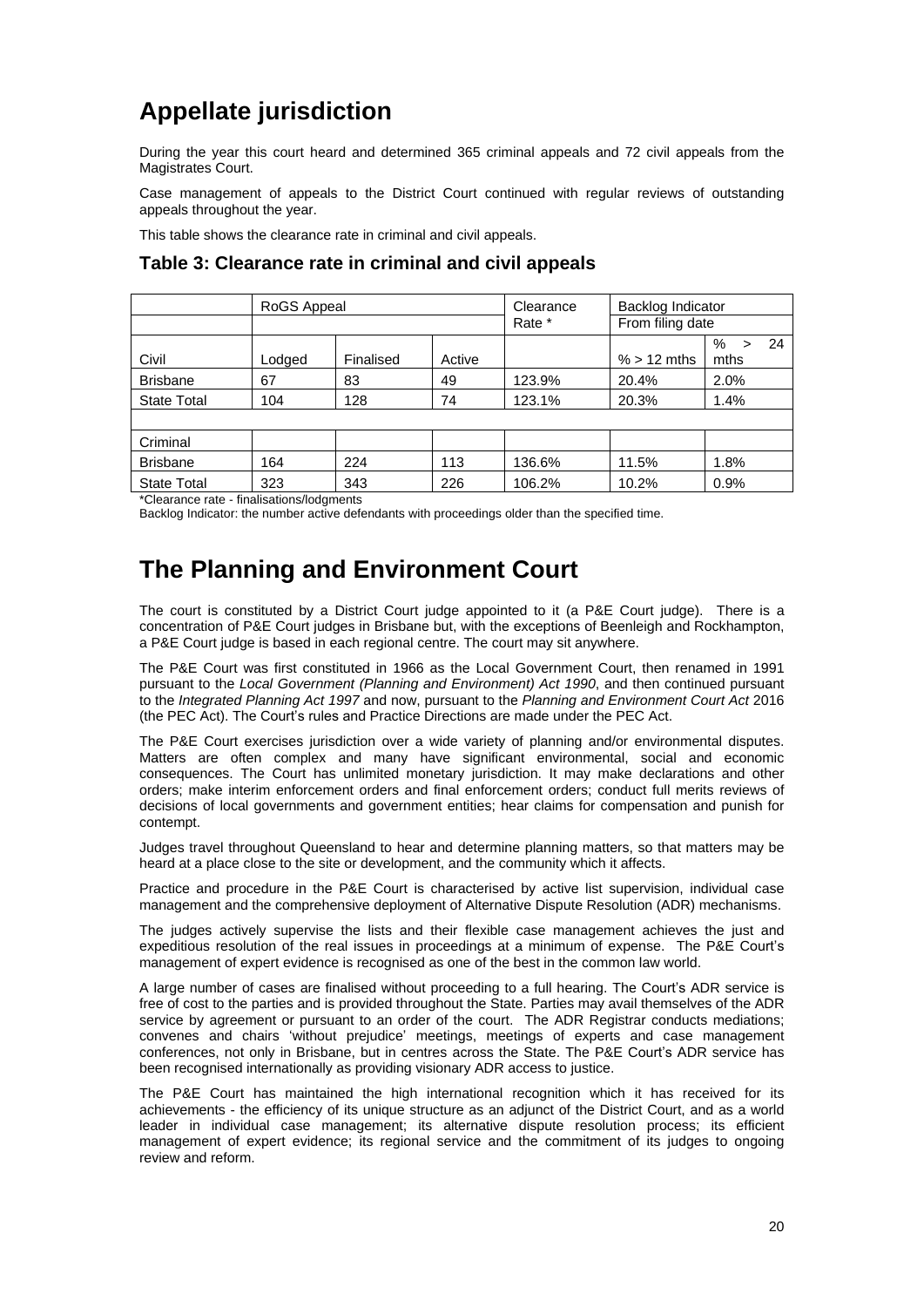#### **Table 4: Clearance rate in planning and environment cases**

| <b>Planning and Environment Court 2020/2021</b> |        |           |        |           |                                        |                                   |
|-------------------------------------------------|--------|-----------|--------|-----------|----------------------------------------|-----------------------------------|
|                                                 |        |           |        | Clearance | Backlog Indicator                      |                                   |
|                                                 |        |           |        | Rate *    | From filing date                       |                                   |
|                                                 | Lodged | Finalised | Active |           | $\%$<br>$12 \overline{ }$<br>⋗<br>mths | - 24<br>%<br>$\mathbf{v}$<br>mths |
| <b>Brisbane</b>                                 | 323    | 405       | 263    | 125.4%    | 31.2%                                  | 12.5%                             |
| <b>State Total</b>                              | 405    | 465       | 355    | 114.8%    | 32.4%                                  | 13.2%                             |

\*Clearance rate - finalisations/lodgments

Backlog Indicator: the number active defendants with proceedings older than the specified time.

### <span id="page-20-0"></span>**Childrens Court of Queensland**

The District Court judges appointed to the Childrens Court of Queensland determine some of the serious criminal charges brought against children. They also provide speedy access for the hearing of bail applications and sentence reviews, especially for young people being held on remand. They also determine appeals pursuant to section 117 of the *Child Safety Act 1999* and applications under the *Surrogacy Act 2010.*

The Children's Court of Queensland is a specialist jurisdiction established under the *Childrens Court Act 1992*. The President of the Childrens Court of Queensland is Judge Richards. There are presently 33 judges of the Court holding commissions under the Act available to sit as Childrens Court judges.

A separate annual report of the Childrens Court of Queensland is prepared under the *Childrens Court Act 1992* and further details of the Childrens Court can be found in that report.

### <span id="page-20-1"></span>**Regional Centres**

The court sits in Brisbane and the seven regional centres where 13 of the judges are based:

- **Cairns**
- Rockhampton
- **Townsville**
- **Maroochydore**
- **Southport**
- **Ipswich**
- **Beenleigh**

Judges also travel on circuit to other centres throughout the State and regional judges sit in Brisbane periodically during the year. At most circuit centres and at some regional centres the judges rely on such registry support as is available from staff of the Magistrates Courts' service.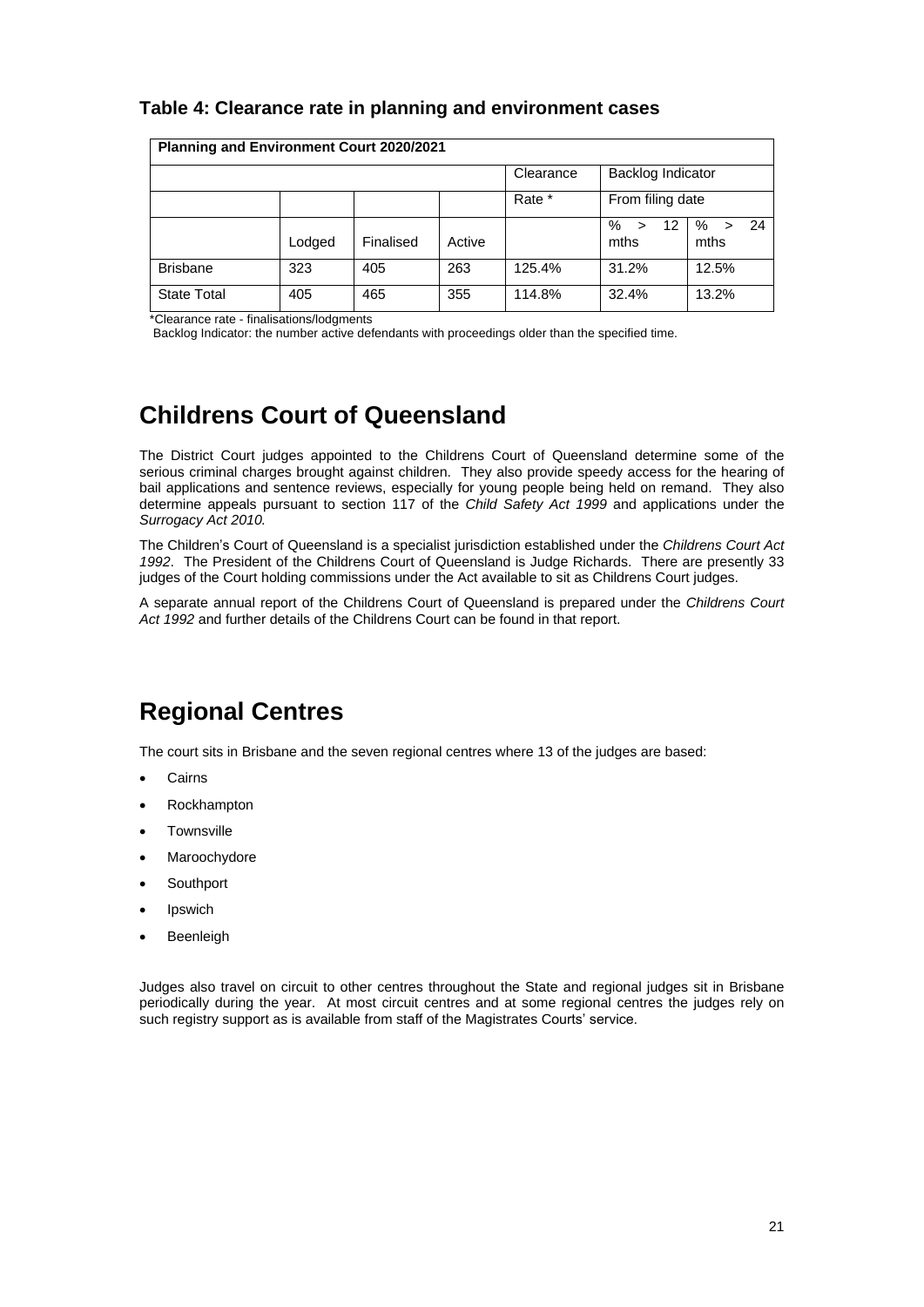#### **Table 5: Judge sitting weeks at regional centres, including resident Judges and visiting Judges**

| <b>Regional Centre</b> | <b>Sitting Weeks</b> |
|------------------------|----------------------|
| Beenleigh              | 56                   |
| Cairns                 | 81                   |
| Ipswich                | 66                   |
| Maroochydore           | 73                   |
| Rockhampton            | 42                   |
| Southport              | 123                  |
| Townsville             | 80                   |

#### **Cairns**

#### **Judge Morzone QC**

#### **Judge Fantin**

Judge Morzone QC and Judge Fantin were the resident judges in Cairns managing the court's lists there. This centre is also served by the Supreme Court's Far Northern Judge. The region includes Innisfail and Cape York. Both judges hold commissions in the Childrens Court and in the Planning and Environment Court. The judges undertook circuits in the Cairns region and elsewhere in the state.

#### **Rockhampton**

#### **Judge Burnett AM (until 25 September 2020)**

#### **Judge Clarke (from 28 September 2020)**

The resident judge in Rockhampton, Judge Burnett AM until 25 September 2020 and Judge Clarke from 28 September 202 both hold commissions in the Childrens Court of Queensland, managed the court's Rockhampton lists. Rockhampton is also served by the Supreme Court's Central Judge. Judge Burnett AM and Judge Clarke undertook circuits in the region and elsewhere in the state. Some assistance was provided by judges on circuit from other centres.

#### **Townsville**

#### **Judge Lynham**

#### **Judge Coker**

Judge Lynham and Judge Coker were the resident judges during the year. Townsville is also served by the Supreme Court's Northern Judge. Judge Coker holds a commission in the Planning and Environment Court. Judge Lynham and Judge Coker hold commissions in the Childrens Court. They also undertake circuits in their region, principally to Bowen, Charters Towers and Hughenden. Some assistance was provided by judges on circuit from other centres.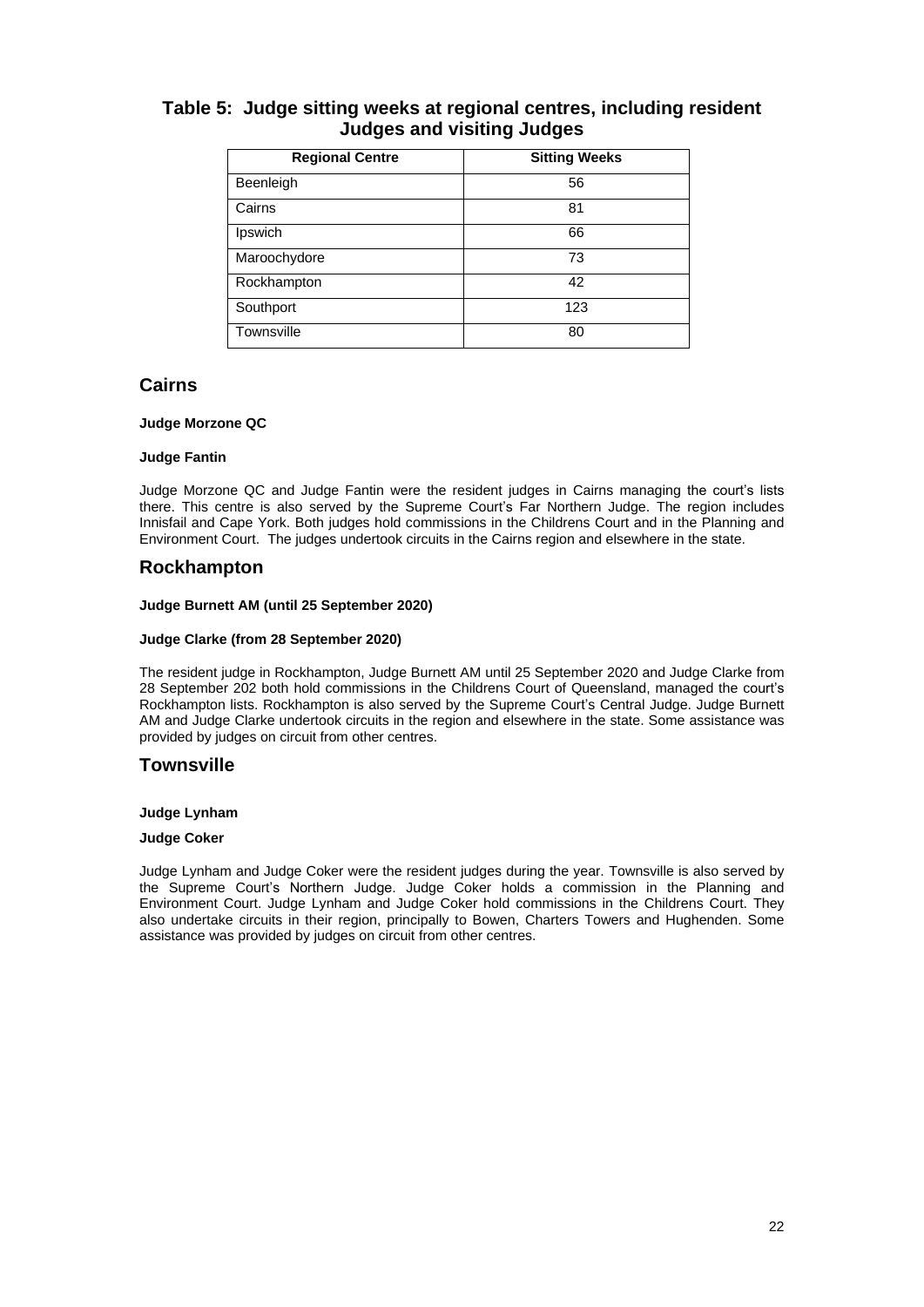#### **Maroochydore**

#### **Judge Long SC**

#### **Judge Cash QC**

Judge Long SC and Judge Cash QC hold commissions in the Planning and Environment Court and the Childrens Court.

Most of the work of the court at Maroochydore is undertaken by the resident judges, with a little assistance from other judges who visit on circuit. In addition to the usual work within the jurisdiction of the District Court, each of the resident judges sits as a Childrens Court judge and also deals with proceedings in the Planning and Environment Court.

The Maroochydore-based judges undertake much of the circuit work at Gympie, Kingaroy as well as assisting with Hervey Bay. The Kingaroy district includes the largely indigenous community of Cherbourg. Both judges undertake some circuit work elsewhere in the state.

#### **Southport**

#### **Judge McGinness (until 18 January 2021)**

**Judge Kent QC**

**Judge Muir (until 5 October 2020)**

#### **Judge Jackson QC (from 21 September 2020)**

#### **Judge Dann (from 18 January 2020)**

All of the judges located at Southport hold commissions as Childrens Court judges and Judge Kent QC, Judge Muir and Judge Dann hold Planning and Environment Court commissions. The judges from time to time perform circuit work at centres elsewhere in the State. Southport also receives judicial support from Brisbane as required. Judge Jackson QC and Judge Dann replaced Judge McGinness and Judge Muir when they transferred to Brisbane.

#### **Ipswich**

#### **Judge Horneman-Wren SC**

#### **Judge Lynch QC**

Judge Horneman-Wren SC and Judge Lynch QC dealt with the Ipswich caseload. Judge Horneman-Wren and Judge Lynch hold commissions in the Childrens Court of Queensland, and Judge Horneman-Wren is also a Planning and Environment Court Judge. The judges undertook circuits to other centres as required.

#### **Beenleigh**

#### **Judge Chowdhury**

Judge Chowdhury is the resident judge in Beenleigh. The judge also conducted circuits in other centres. Considerable assistance was provided by judges on circuit from other centres. Judge Chowdhury also holds a commission in the Childrens Court of Queensland.

#### **Circuit centres**

Depending upon caseload, District Court jury trials may be held in 24 circuit centres (excluding those with a resident judge), and the judges may also travel to the 15 remote or Aboriginal and Torres Strait Islander communities throughout the state, for sentencing and some civil matters.

Judges sit in the court's appellate, criminal, civil and applications jurisdictions, as well as in the Planning and Environment Court and the Childrens Court of Queensland while on circuit.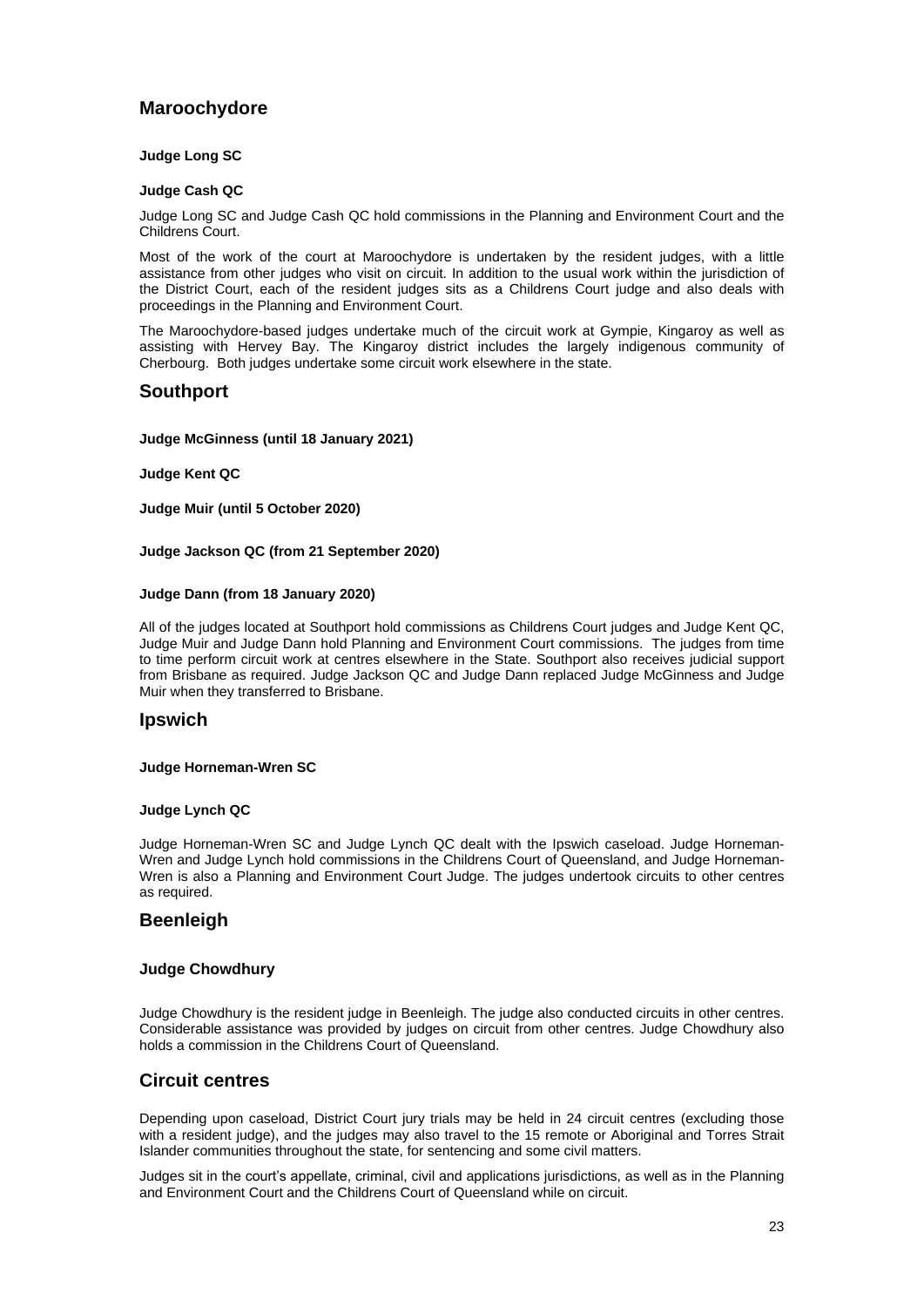The 39 centres (excluding those with a resident judge) where judges may sit on circuit during the year are: Aurukun; Bamaga; Bowen; Bundaberg; Charleville; Charters Towers; Cloncurry; Cooktown; Cunnamulla; Dalby; Doomadgee; Emerald; Gladstone; Goondiwindi; Gympie; Hervey Bay; Innisfail; Kingaroy; Kowanyama; Lockhart River; Longreach; Mackay; Maryborough; Mornington Island; Mount Isa; Murgon; Normanton; Palm Island; Pormpuraaw; Roma ; Stanthorpe; Toowoomba; Thursday Island; Warwick; Weipa/ Napranum; Woorabinda; Yarrabah.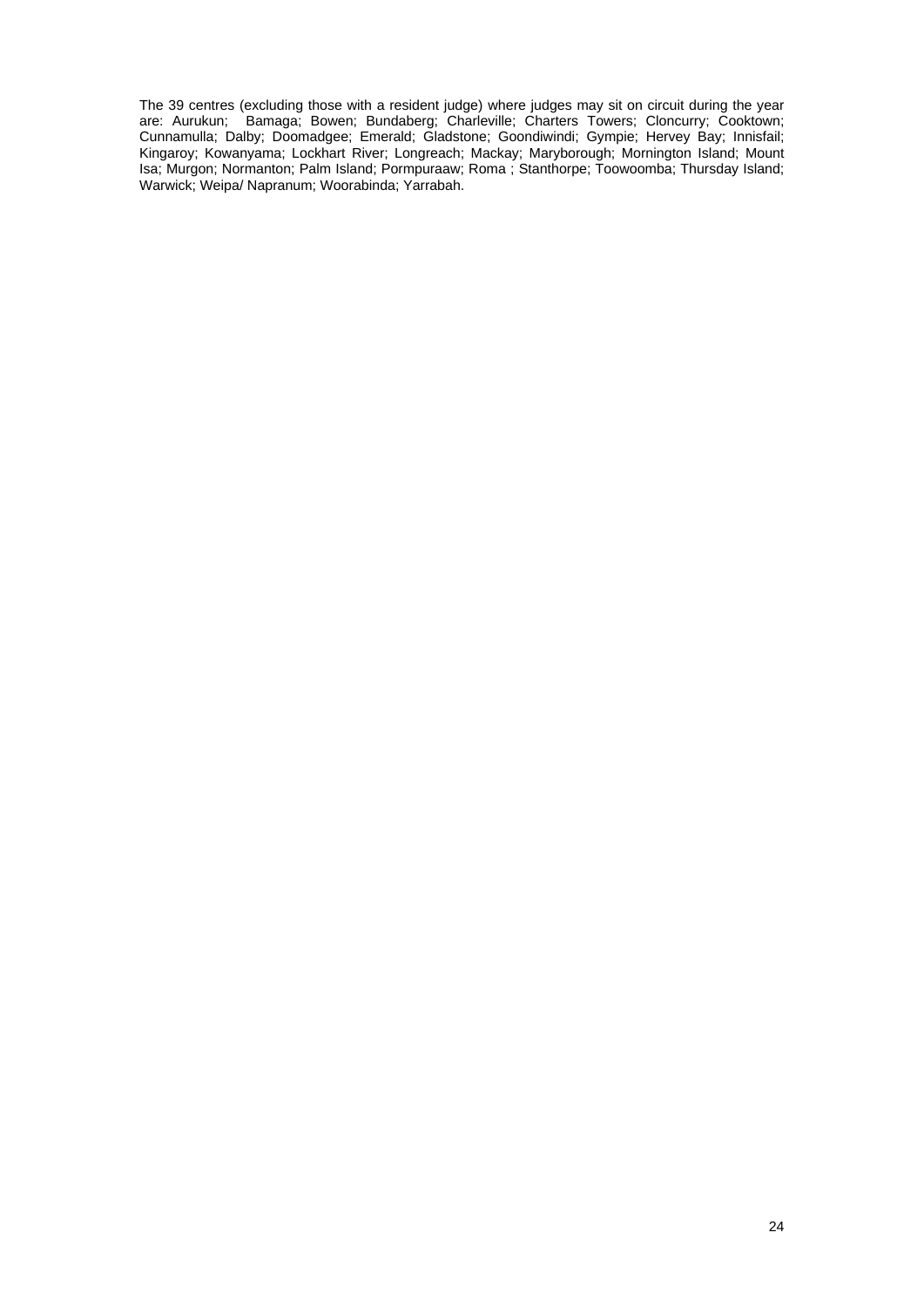### <span id="page-24-0"></span>**Judges' committees**

The Judges' committees assist and advise the Chief Judge in respect of the conduct of litigation by the Court and in responding to numerous law reform issues proposed by the Commonwealth or the State.

The membership of the judges' committees as at 30 June 2021, with the Chief Judge an ex officio member of each committee, was as follows:

#### **Civil Procedure and Rules**

#### **Court Excellence**

| <b>Convenor:</b> | Judge Porter QC |
|------------------|-----------------|
| <b>Members:</b>  | Judge Kent QC   |

**Convenor:** Judge Horneman-Wren SC **Members:** Judge Smith Judge Rackemann Judge Rafter SC Judge Jones Judge Reid Judge Farr SC Judge Morzone QC Judge Sheridan Judge Moynihan QC Judge Kent QC

#### **Criminal Law**

- 
- **Convenor:** Judge Rafter SC **Members:** Judge Clare SC Judge Dick SC Judge Farr SC Judge Moynihan QC Judge Kent QC Judge Lynch QC Judge Loury QC

#### **Cultural Awareness**

| Convenor: | Judge Muir      |
|-----------|-----------------|
| Members:  | Judge Everson   |
|           | Judge McGinness |
|           | Judge Reid      |
|           | Judge Kent QC   |

#### **Professional Development and**

#### **Judicial Well-being**

**Convenor:** Judge Sheridan **Members:** Judge Richards Judge Rackemann Judge Dearden Judge Reid Judge Moynihan QC Judge Williamson QC

### **Aboriginal and Torres Strait Islander**

- **Convenor:** Judge Richards
- **Members:** Judge Everson Judge McGinness Judge Reid Judge Morzone QC Judge Fantin

#### **Salaries and Entitlements**

| Convenor: | Judge Rackemann |
|-----------|-----------------|
| Members:  | Judge Chowdhury |
|           | Judge Barlow QC |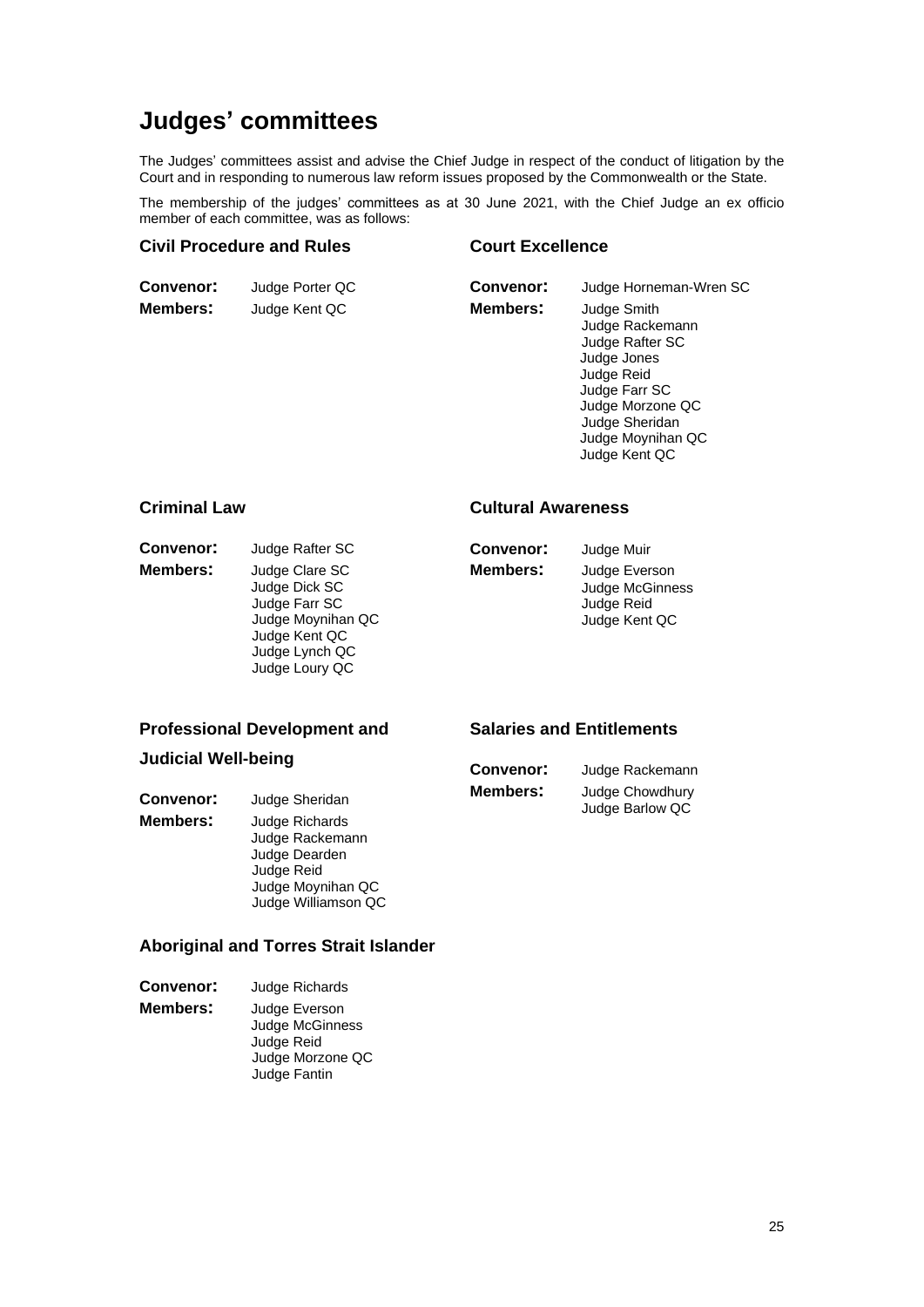### <span id="page-25-0"></span>**Judges' contributions to the legal professional community**

Many judges whether resident in Brisbane or a regional centre, contribute to local and national seminars, conferences, moots or academic institutions. The following is a sample of the contributions made during the year under review:-

- Presentations on advocacy and dealing with expert reports to the ODPP conference
- Legal Wise criminal Law conference Keynote address
- QUT International law moot
- Queensland Law Society seminars
- Planning and Environment session of the 2021 Queensland Environmental Law Association conference in Brisbane.
- Ethics session at the Bar Association Conference
- ▪

▪

- Bar Association of Queensland's CPD Event *"Future Proofing your Practice in the Planning & Environment Court"*.
- Presenting and participating in Queensland Environmental Law Association seminars and functions
- Final moot for the Bar Practice Course
- Presentation at a breakfast seminar for the Queensland Environmental Law Association for International Women's Day
- Presentation to the Townsville profession on some aspects of the new District Court Practice Direction 11 of 2020
- Presentation to the Gympie District Law
- BAQ CPD on managing stress at the Bar
- Representing the Court on the Australian Judicial Officers Association, Governing Council
- Chair of the USQ Law School Advisory Committee; Adjunct Professor of Law at USQ and an Academic Fellow at Kings College.
- Representing the Court on the National Judicial Council for Cultural Diversity. This important committee is concerned with the many aspects of cultural diversity which confronts judges in the modern Australian court.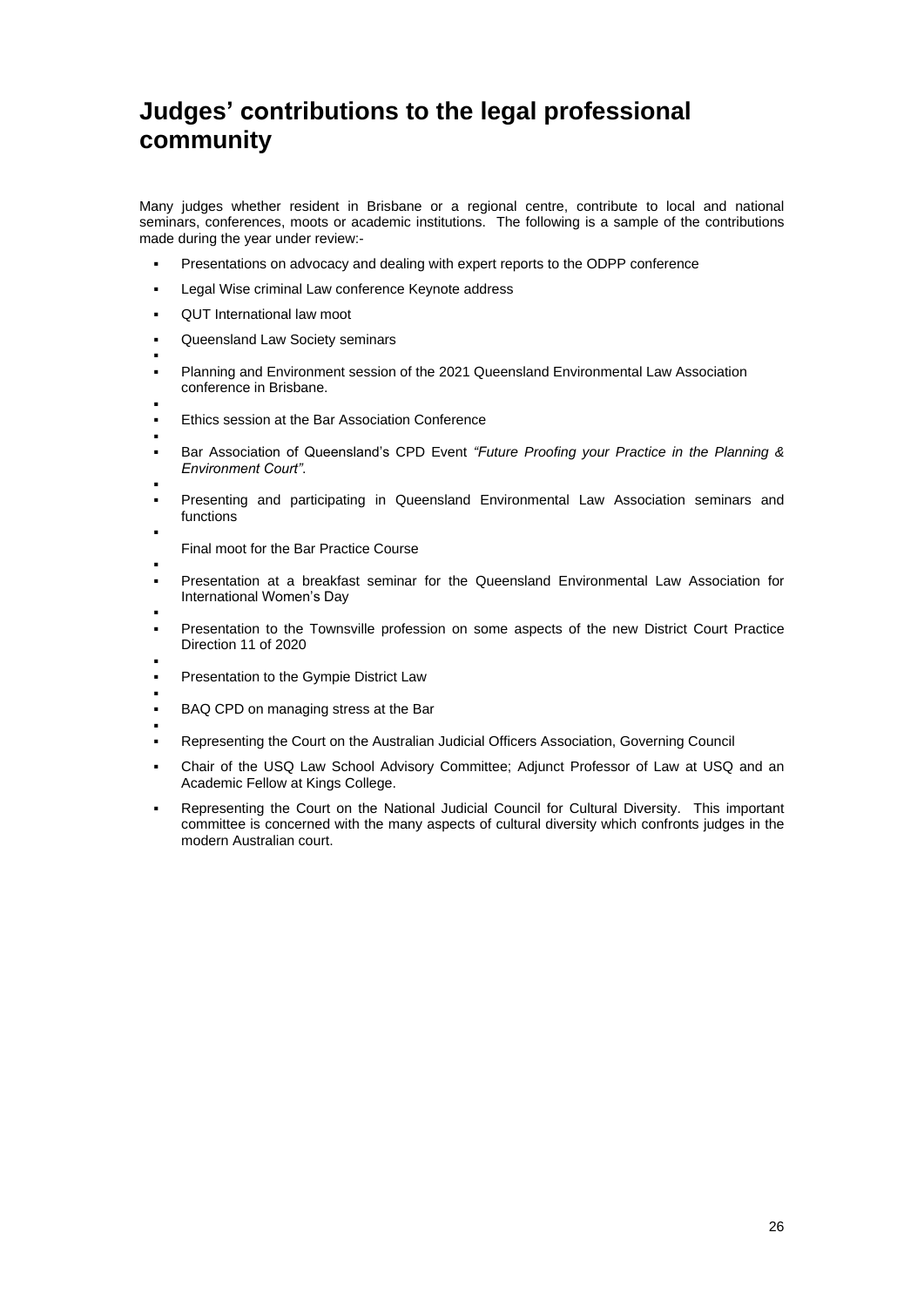### <span id="page-26-0"></span>**Office of the Executive Director, Supreme District and Land Courts Service**

The Office of the Executive Director and Principal Registrar, Supreme District and Land Courts Service is responsible for the management and coordination of registry administration, as well as the provision of judicial support services for the District Court of Queensland.

Ms Julie Steel is the Executive Director and Principal Registrar, and is supported by executive, administrative and registry staff throughout Queensland.

Additionally, Ms Steel is an ex-officio member of the Incorporated Council of Law Reporting, and of the Legal Practitioners Admissions Board. She is also the chair of the Public Records Review Committee at Queensland State Archives, a member of the Supreme Court Library Committee, and regularly attends meetings of the Rules Committee.

#### *Registry Services*

Court registries are responsible for:

- receiving and sealing documents for filing and service;
- providing procedural information about court processes and the progress of particular matters;
- maintaining court records and ensuring that documents such as Verdict and Judgment Records are created and distributed to give effect to orders of the court;
- organising resources to enable matters to progress through the system and hearings to proceed, and
- performing all necessary administrative work associated with the criminal and civil jurisdictions of the court.

There are permanent District Court registries at Brisbane, Cairns, Rockhampton and Townsville. Registrars at those centres have the responsibility of determining certain applications without the necessity for judicial involvement, such as default judgments and warrants to enforce the court's civil orders.

Further registries with resident judges are located at Beenleigh, Ipswich, Maroochydore and Southport, and many other regional centres throughout Queensland are visited on circuit. local Magistrates Courts registry staff perform the registry duties at those times.

#### <span id="page-26-1"></span>**Registry workloads**

Across the state, there were 6,290 criminal lodgements during 2020/2021, a decrease of 17% compared to 2019/2020, when 7,580 were received.

Jury trials before the District Court increased from 461 during 2019/2020 to 594 in 2020/2021. The average length of those trials decreased from 3.4 days to 3.2 days.

Report on Government Services (RoGS) civil lodgements decreased by 17.9%, from 4,247 in 2019/2020 to 3,486 during 2020/2021.

#### <span id="page-26-2"></span>**Technology updates**

The registry is looking forward to a new jury management system that is being developed and on track to begin during 2021/2022. The new system is broken into two distinct components – a 'QJuror' portal for prospective and empanelled jurors, and a 'Jury Management System' (JMS) that will be used by registry staff to manage interactions with jurors.

The QJuror portal will provide a vastly improved service for prospective and empanelled jurors. Some of the features and benefits of QJuror include:

- an online portal to answer the juror questionnaire, apply for excusal, and update details such as address;
- the ability to receive communications by SMS and email;
- receiving electronic reminders to complete forms and, if summoned, about their attendance;
- attendance records, and travel claims all processed via the portal; and
- being paid electronically by providing bank account details.

The benefits for registry staff using JMS include: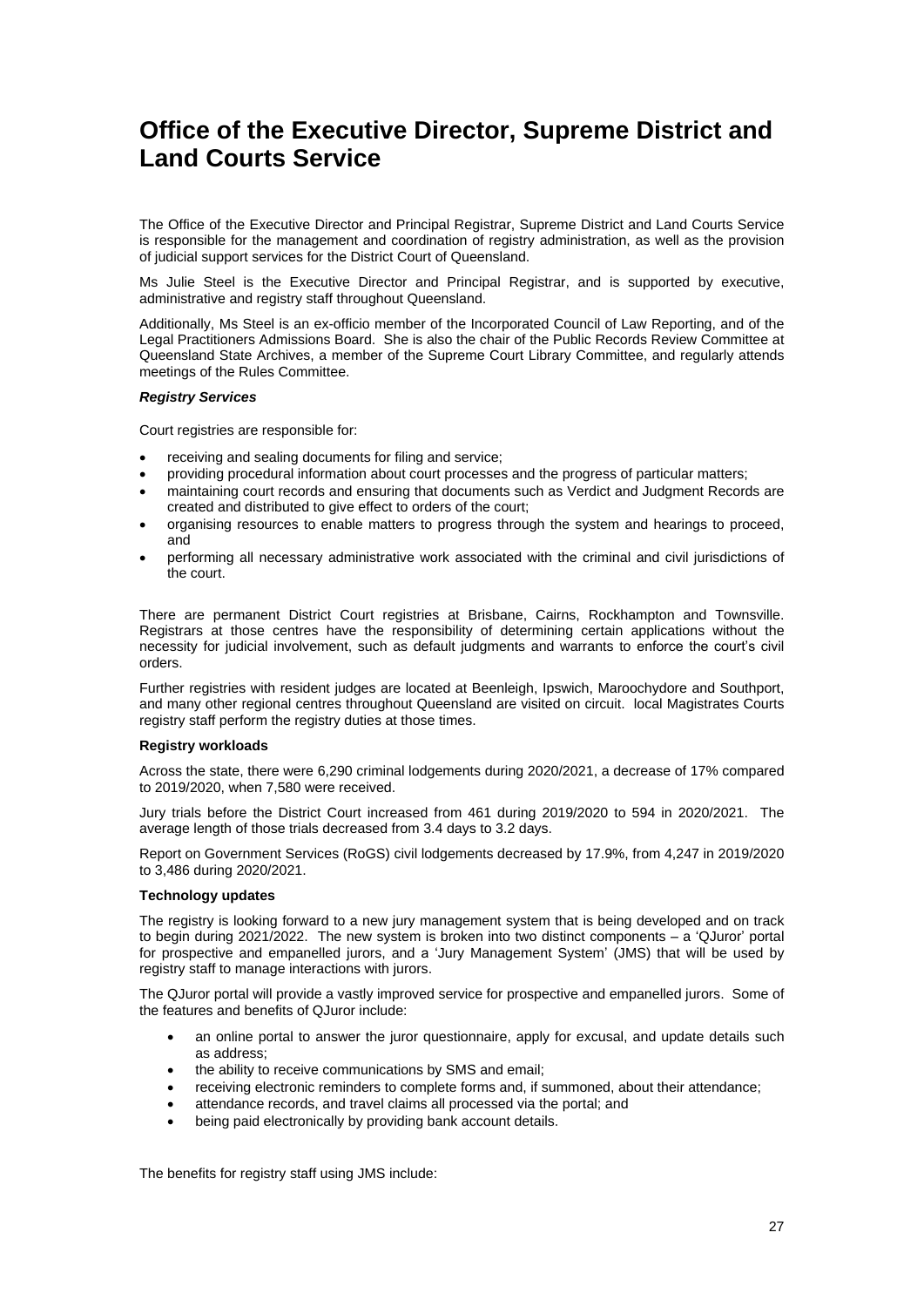- enabling the electronic processing of online questionnaire responses;
- automating the jury sittings schedules and the confirmation of the sittings to registries for all jurisdictions and court locations;
- providing electronic integration with third parties, including Queensland Police Service, Electoral Commission of Queensland, and external printing services; and
- producing archiving reminders allowing staff to know when to archive physical and electronic data.

#### **Queensland Intermediary Scheme Pilot Program**

The Queensland Intermediary Scheme (QIS) referred to in last year's annual report was enabled when the *Criminal Code (Child Sexual Offence Reforms) and Other Legislation Amendment Act 2020* was passed during September 2020. The insertion of a new Division 4C into Part 2 of the *Evidence Act 1977* will provide the framework in which the scheme will operate. The QIS will formally commence in Brisbane and Cairns on 5 July 2021.

While a key focus will be to assist witnesses with communication difficulties to give their best evidence to the court, intermediaries can also be engaged during a police investigation. Any interactions between an intermediary and witness will be electronically recorded and disclosable. At a directions hearing, the intermediary will be able to explain to the court their assessment of the witness's communication issues and their recommendation about how to communicate with the witness. The intermediary will attend at the pre-recording of evidence hearing in accordance with the directions of the court.

Registry staff, including a program manager, intake matching officer, administration officer and two inhouse intermediaries, commenced in June 2021 to manage the QIS and coordinate training for a panel of intermediaries in readiness for the commencement of the legislation. There are currently 10 fully trained intermediaries on the panel.

A consortium led by the Australian Catholic University will undertake a process and outcome evaluation of the QIS pilot program and assess the effectiveness of the intermediaries in Brisbane and Cairns. An interim evaluation report analysing the first 12 months of operation is due to be delivered in October 2022, followed by the final report due at the conclusion of the two year pilot program in October 2023.

Further information about the QIS is available on the Queensland Court's website at: [https://www.courts.qld.gov.au/services/queensland-intermediary-scheme.](https://www.courts.qld.gov.au/services/queensland-intermediary-scheme)

#### **Court Network volunteers**

Court Network's volunteers continue to provide a range of support services to court users across jurisdictions in Brisbane, Cairns and Townsville, and Domestic and Family Violence reception desks in Beenleigh, Brisbane, Ipswich and Southport.

The volunteers provide court users with non-legal information, practical and emotional support, advocacy and referrals to enable them to access justice and navigate the court system. They also play a role in ensuring their contribution with clients adds to the function of the courts and assists court staff where possible.

During 2020/2021 Court Network Volunteers assisted 3,824 court users through the Brisbane Supreme and District Information Kiosk, 1,552 support services were provided to court users at the Brisbane Supreme and District Court, 249 in Cairns and a further 257 in Townsville Supreme and District Courts.

The Victim Support Unit (VSU) provides coordinated cross-jurisdictional support for adult victims in the criminal justice system. This includes pre and post court support and support to clients during their matter. VSU services are trauma informed and include assisting clients with financial applications, the preparation of Victim Impact Statements, support during the provision of evidence, information, referral and the identification of other needs through ongoing assessments and case management.

During the year, more than 1,017 VSU clients were assisted with approximately 3,367 hours of service provided.

Court Network has made changes in its service delivery due to environmental changes, community risks and as a result of funding reductions. The Court Network volunteer population is one that has been impacted by the fragility of the community. Unfortunately, this has led to many of the workforce making difficult decisions around their roles and this has led to a reduction in numbers. Court Network is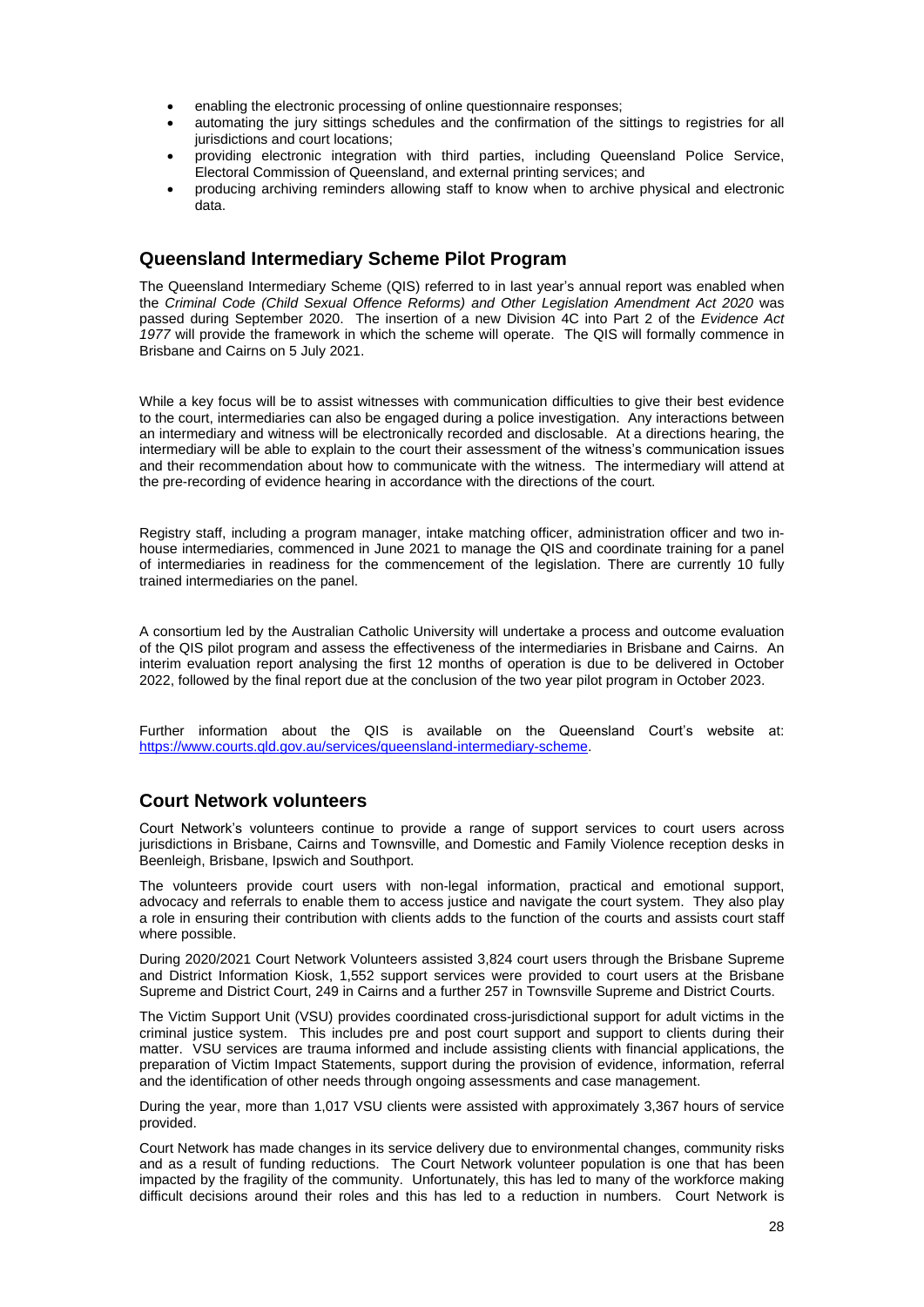continuing to rebuild by recruiting an increasingly diverse group of Networkers to serve the needs of court users.

Court Network continues to encourage and provide ongoing learning opportunities for its Volunteers and to look for new options to serve the court users and courts in which Volunteers operate.

#### **Protect all Children Today (PACT) Inc.**

PACT educates, empowers and supports victims, helping them understand the legal system and being by their side as they give their best evidence. As a not-for-profit agency with more than 35 years' experience, PACT is committed to impartially supporting victims and witnesses who have to give evidence in court. Our services are available state-wide through a range of medias, from in person support to remote support via phone or video conferencing.

During 2020/2021, PACT supported 1,755 children and adults. Approximately 66% of clients are female, while approximately 60% of all cases were of a sexual nature, followed by robbery/burglary (12%), and assault (11%). In 49% of cases the defendant was not known to the victim, whereas in the remaining 51% of cases the defendant was a parent, step-parent, other relative or family friend.

PACT's goal is to ensure every victim is supported and empowered throughout their justice journey. Here's how PACT helps:

#### **1. Education and Information**

With age-appropriate educational resources for both children and adults, PACT demystifies the complex court process in easy-to-understand ways, reducing the fear of giving evidence by helping victims and their families understand the key stages and what to expect when giving evidence.

#### **2. Emotional Support**

PACT supports children as they prepare to give evidence and are by their side when they view their initial police statement - and later when they give evidence - to help them stay calm, attentive and focussed. PACT sits next to the child when they give evidence from the pre-recording room, reducing their anxiety and stopping them feeling isolated or alone.

#### **3. Empowering Victims**

PACT helps victims find their courage, strength and resilience, giving them the confidence to find their voice and supporting their right to be heard without fear in court. The total number of people now supported by PACT has reached almost 28,000.

#### **Acknowledgements**

While the impacts of COVID-19 became more manageable during 2020/2021, restrictions continued to occur from time to time. On those occasions, the ongoing commitment and professionalism of registry staff was essential in ensuring workloads were managed efficiently, and that disruptions to courts and other services were kept to a minimum. I have no doubt that some of the most significant assets of the court are the registry staff.

The forbearance, support and assistance of legal practitioners and judges, particularly in the face of the difficulties which sometimes arise in providing registry services, is also greatly appreciated. Their willingness to engage with the registry to continue and improve services is equally appreciated.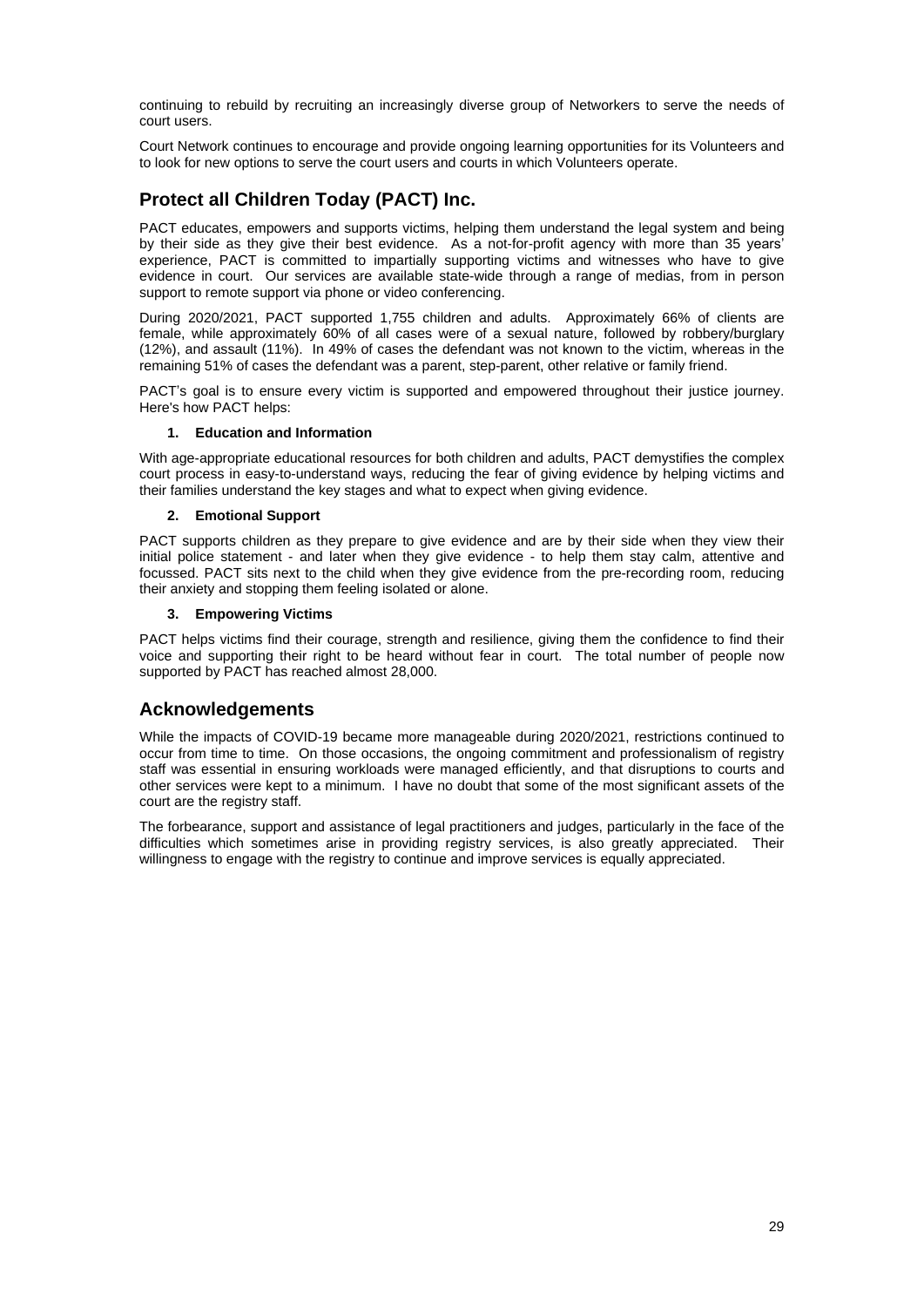### <span id="page-29-0"></span>**Supreme Court Library Queensland**

Supreme Court Library Queensland (SCLQ) was established under statute to serve the administration of justice in Queensland through provision of legal information services to the Queensland judiciary, legal profession and public. As the primary legal information provider for the state's judiciary and legal profession, *your law library* provides a comprehensive suite of services including reference, research and document delivery, training and support, and publication of the official unreported decisions of Queensland courts and tribunals, together with a variety of current awareness services reporting the latest developments in Queensland law. All of these services are freely available to Queensland's judges and their associates across the state.

The library maintains print collections in several provincial courthouses in addition to the main library collection in Brisbane at the QEII Courts of Law. It also continues to service the judges' library collection on level 15 of the QEII Courts of Law building by maintaining print subscription services and processing new acquisitions. In 2020/2021 the library's combined print collection comprised over 175,000 items, with the library purchasing 194 new monographs during the year and maintaining over 200 print subscriptions.

For members of the judiciary, their statewide access to a comprehensive collection of over 1000 online resources available via the library's Judicial Virtual Library (JVL) is their most current and reliable source of legal information. In 2020/2021 the library catalogue enabled access to more than 65,000 online full text titles, including 566 key digital texts via our eBook collections.

As the publishing arm of the Queensland courts, the library has maintained its commitment to timely publication of the official version of full text unreported judgments from Queensland courts and tribunals. Most decisions are published online within an hour of being handed down, making the SCLQ website the primary and most current and authoritative access point for Queensland case law.

In 2020/2021 the library published over 2300 new decisions from Queensland courts and tribunals. Of the new decisions published, 305 of them were from the District Court and 67 were from the Planning and Environment Court. In addition, 76 District Court pre-trial rulings were published in various places. By the end of June 2021 the total number of full text Queensland decisions available from the library website was over 75,000.

The library is also responsible for provision and maintenance of the Queensland Sentencing Information Service (QSIS), which is relied upon by the prosecution, defence and judiciary to promote consistency and fairness in sentencing criminal offenders, and is available to all judges. Use of the service continues to be high, with over 674,000 page views in 2020/2021. During the year more than 5400 new sentencing remarks transcripts were added to the database, increasing the number of available transcripts in QSIS to over 93,000. By year's end there were 884 subscriptions to QSIS by sole practitioners, law firms and small public sector agencies or business units. (This is in addition to the 'corporate' subscriptions of major criminal justice sector agencies such as the Office of the Director of Public Prosecutions, Legal Aid Queensland and Queensland Police Service, which provide access to many individuals employed by them.)

The library's websites are the primary means of accessing its information resources and services for most of its customers. In 2020/2021 almost 7 million page views were recorded for the SCLQ public websites and JVL. Almost 70% of total page views (over 4.8 million) were recorded for CaseLaw alone (including the official unreported judgments collection). The library catalogue recorded over 4.4 million collection uses, and VLL had over 1060 active subscribers. Specialist legal research tools developed by the library, including the Uniform Civil Procedure Rules Bulletin, comprise part of the wide range of legal content available to the judiciary via the library's websites.

The library provides a range of current awareness services to judges, including the *Judicial Daily Update*  service, a daily news and current awareness newsletter tailored specifically for the Queensland judiciary. It also publishes and distributes the *Queensland Legal Updater* (QLU), a weekly email bulletin designed to update legal professionals on changes to legislation and developments in case law relevant to legal practice in Queensland. Together, the judicial current awareness services and QLU recorded over 144,000 views during the year (up 14% on 2019/2020).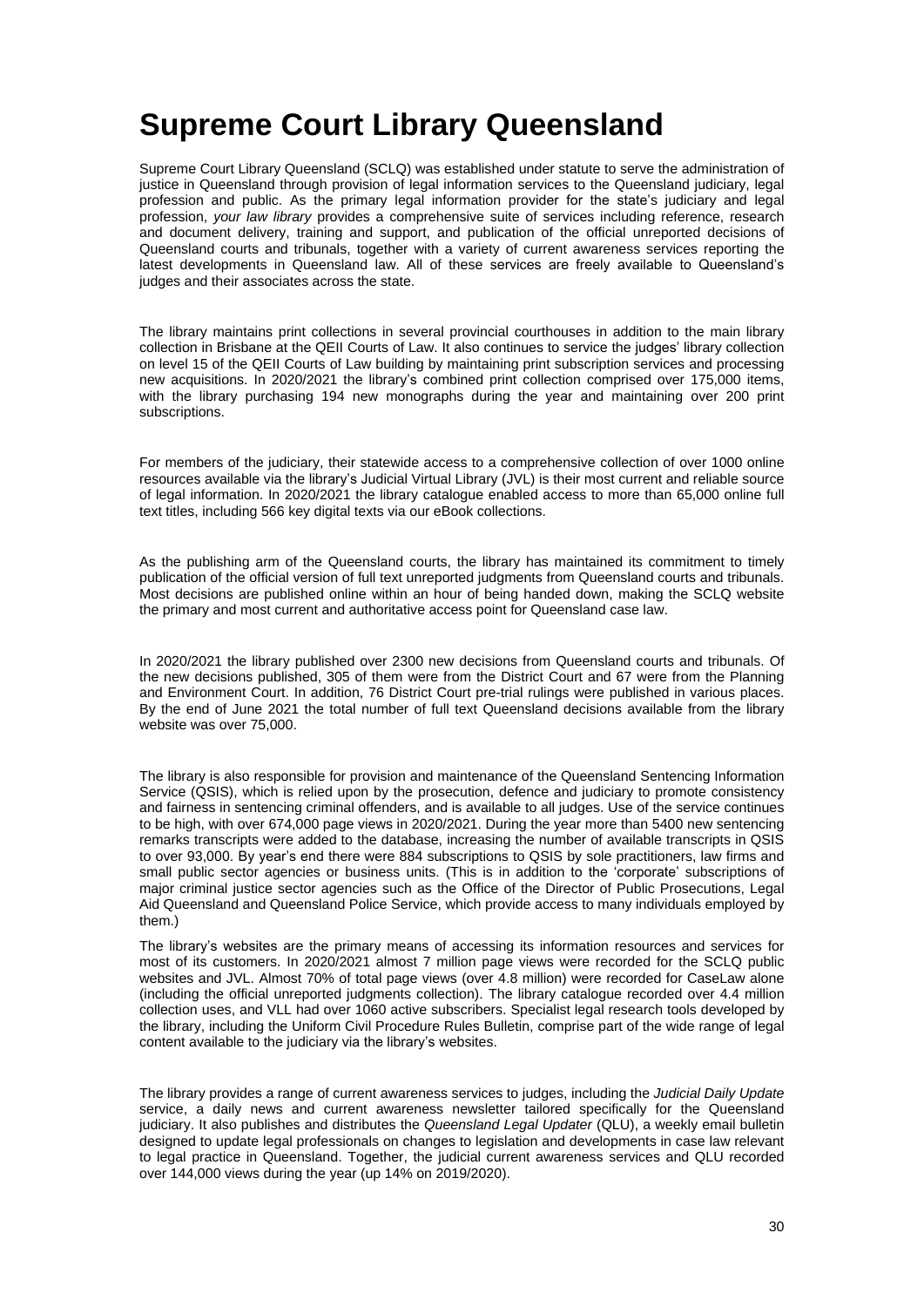As the official member library of the Bar Association of Queensland and the Queensland Law Society, the library services the information needs of legal practitioners across the state. The library's unique and popular Virtual Legal Library (VLL) service for the legal profession was accessible to 1064 eligible Queensland legal practitioners at the end of June 2021. Throughout the year the library's skilled and experienced research librarians continued to assist the judiciary and legal profession with navigating the legal research tools within the library's print and online collections. The team responded to over 7500 information enquiries (6% higher than the previous year), and almost 19,000 documents were supplied in response to these queries. During 2020/2021 the library also provided the judiciary with legal research training on request.

The library's legal heritage and education programs, undertaken in collaboration with the courts, are designed to foster broad appreciation of Queensland's legal heritage and to promote an understanding of the Queensland justice system and its role in society. Highlights during 2020/2021 included:

- Over 3700 visitors participated in the popular schools education program, with over 1100 students participating in judges' or magistrates' information sessions and over 2500 students witnessing the law in action by observing court proceedings. This was a 17% decrease on 2019/2020 due to the program operating at a reduced capacity after it recommenced in August 2020, to cater for appropriate physical distancing in response to the coronavirus pandemic. However, online research training sessions conducted remotely by library staff continued to increase in popularity with over 1200 participants, up 30% on 2019/2020.
- The *Graphic justice: pictures worth 1000 words* exhibition, which was installed in the Sir Harry Gibbs Legal Heritage Centre in May 2020, was opened to the public in July 2020. The exhibition content was refreshed in May 2021 by including two further examples of employing visual content to make the law more accessible.
- The library's major exhibition *The many hats of Sir Samuel Griffith* was installed in the main library space in November 2020. The exhibition includes original items on loan from the Queensland State Archives, the High Court of Australia and the Queensland Museum. In May 2021 a special evening event was hosted by the library with opening remarks by the Hon Justice Thomas Bradley of the Supreme Court of Queensland and an engaging talk on Sir Samuel Griffith by the Hon Justice Andrew Greenwood of the Federal Court of Australia. Since November 2020 the library has run a series of public programs in conjunction with this exhibition including exhibitions tours, curator talks and a professional development webinar series for legal studies educators.
- The 2020 Selden Society lecture program continued to be suspended during the second half of 2020 due to the pandemic restrictions on large gatherings. In August 2020 the library jointly hosted a webinar with the Australian Academy of Law on Sir Samuel Griffith (*Celebrating Samuel Griffith*) featuring the Chief Justice as one of the esteemed panel members. In March 2021 the Selden Society lecture program returned to the Banco Court with a lecture by Supreme Court judge the Hon Justice David Jackson on *The audacity of Griffith as a law reformer.* This lecture was also livestreamed to a remote audience. The annual Supreme Court of Queensland Oration for 2020 was also suspended in response to the pandemic.
- There were a number of legal heritage displays within the main library public space over the course of the year: *Out of the centre—Ipswich, Toowoomba and Warwick* (June to September 2020), *Out of the centre—Rockhampton* (September to December 2020), *Out of the centre— Cairns* (January to May 2021) and *Constructing the Courts—Queensland legal architecture* (installed 2021). A version of the *Out of the centre—Cairns* display was installed as an ongoing exhibition in the library premises in Cairns.
- The *Queensland Legal Yearbook 2019* reviewed the year's legal events and statistics, and contained speeches by members of the judiciary in 2019.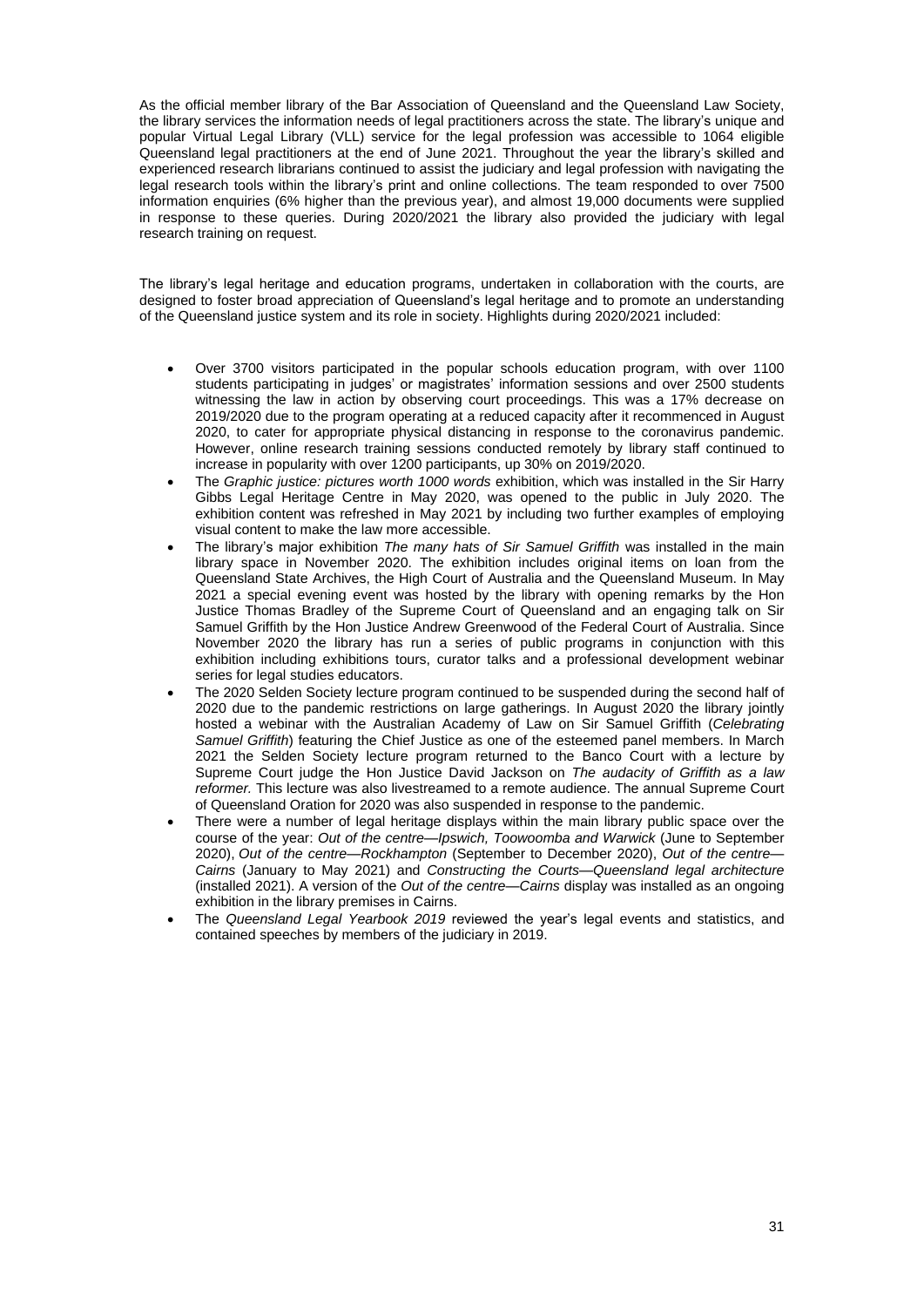Looking ahead to 2021/2022, there will be a continued focus by the library on providing a high level of support to Queensland's busy judges, with a 'digital first' emphasis. We will continue to support adoption by judges of the 'go anywhere' electronic versions of popular legal commentaries and textbooks designed to be downloaded to tablets and other mobile devices, as well as providing training and support in identifying, locating and making more effective and efficient use of the range of print, electronic and online resources available to the judiciary via JVL. We look forward to increased use of the VLL service by eligible Queensland legal practitioners, and to redeveloped SCLQ CaseLaw services and websites and the redevelopment of QSIS. Together these initiatives will contribute to improved legal information services for the Queensland judiciary, legal profession and public.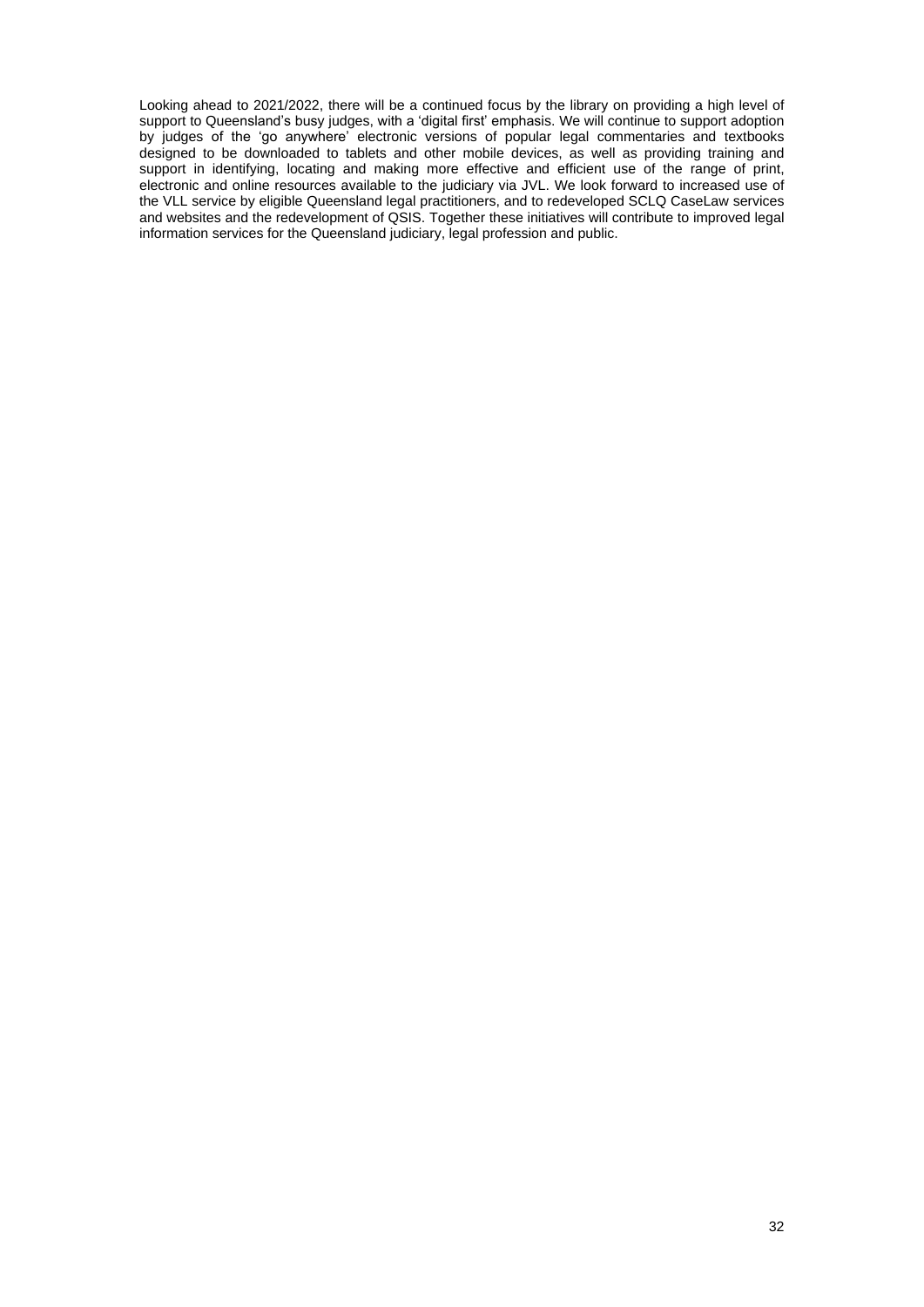## <span id="page-32-0"></span>**Appendices**

### <span id="page-32-1"></span>**Appendix 1: Practice Directions**

The following Practice Directions were issued by the Chief Judge during the year and are available on the Queensland Courts website, [www.courts.qld.gov.au.](http://www.courts.qld.gov.au/)

#### **District Court of Queensland**

#### **Table 5: District Court practice directions**

| <b>Number</b>  | <b>Description</b>                                                                           | Date issued       |
|----------------|----------------------------------------------------------------------------------------------|-------------------|
| No. 5 of 2020  | Change of Name - Travis<br>Schultz Law to Travis Schultz<br>and Partners                     | 15 July 2020      |
| No. 6 of 2020  | Disposal of Charges of<br><b>Summary Offences</b>                                            | 13 August 2020    |
| No. 7 of 2020  | Appeals                                                                                      | 13 August 2020    |
| No. 8 of 2020  | Designation of Court Holidays -<br>Registry - 21 December 2020 to<br>1 January 2021          | 7 September 2020  |
| No. 9 of 2020  | Change of Name - SJ Gurnsey<br>and Company to Rostron Carlyle<br>Rojas Lawyers               | 7 September 2020  |
| No. 10 of 2020 | Change of Name - Shaw<br>McDonald Lawyers to SMD<br>Lawyers                                  | 10 September 2020 |
| No. 11 of 2020 | <b>Commercial List: District Court</b>                                                       | 16 December 2020  |
| No. 1 of 2021  | Change of Name: Quinn &<br>Scattini Lawyers to Ryan<br>Murdoch O'Regan Lawyers               | 2 March 2021      |
| No. 2 of 2021  | Change of Name: Moloney<br>MacCallum Abdelshahied<br>Lawyers to Moloney MacCallum<br>Lawyers | 12 March 2021     |
| No. 3 of 2021  | Change of Name: Bradshaw<br>Pattison Lawyers to Bradshaw<br>Lawyers                          | 15 April 2021     |
| No. 4 of 2021  | Change of Name: Brisbane<br>Criminal Lawyers to Brisbane<br><b>Criminal Lawyers Pty Ltd</b>  | 26 May 2021       |
| No. 5 of 2021  | <b>Protected Counselling</b><br>Communications                                               | 11 June 2021      |